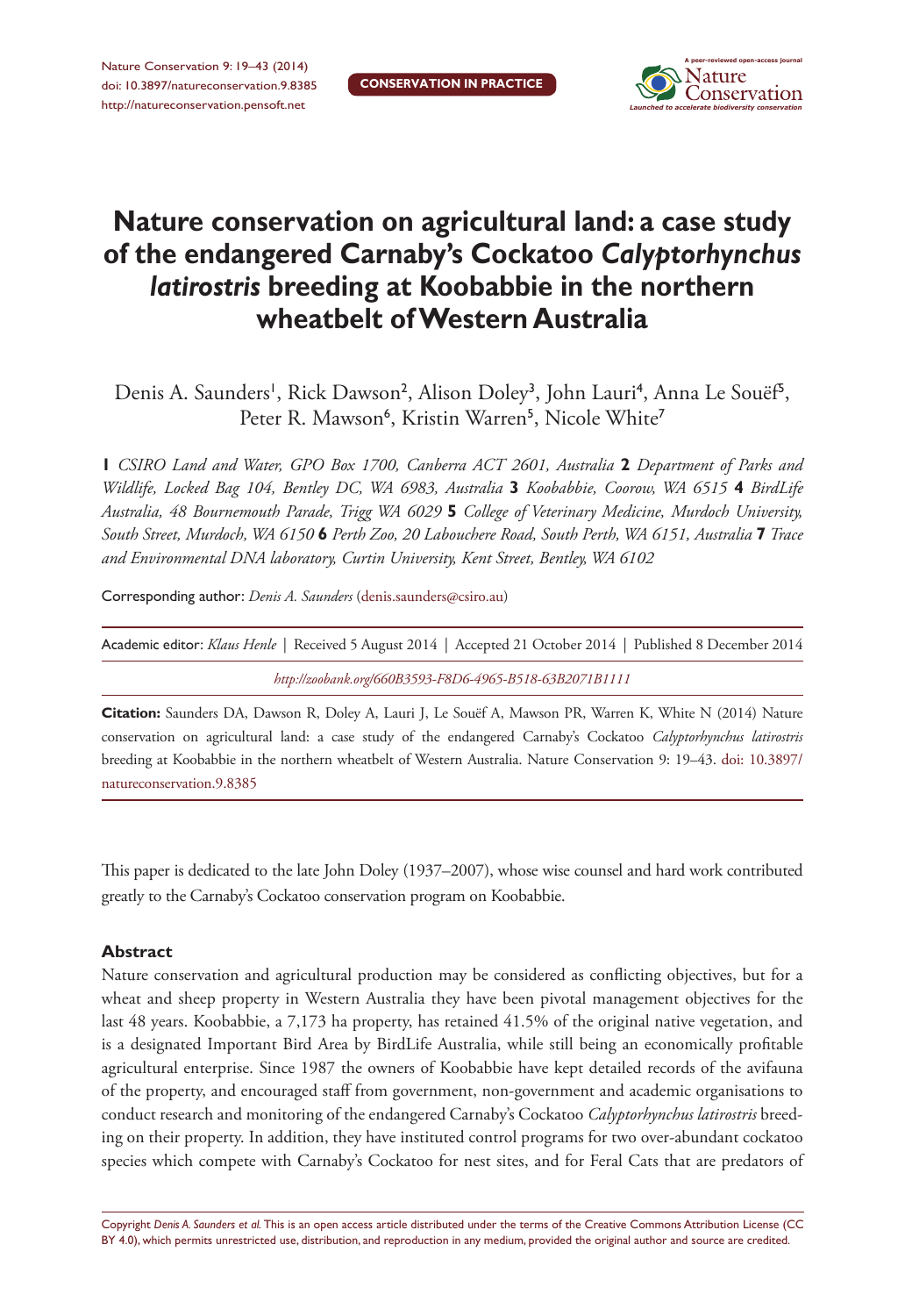nesting female Carnaby's Cockatoo and their offspring. This paper presents the results of research and monitoring from 2003-2013, during which seven artificial nesting hollows were erected, and former active nest hollows that had become derelict were repaired. By 2008, the number of breeding pairs on the property was at least 27, but two mass deaths of breeding females in 2009 and 2012 reduced the number of breeding pairs by 80%. This study illustrates the importance of monitoring conservation on private property, and raises a number of issues in relation to management of endangered species dependent on large hollow-bearing trees on private property.

#### **Keywords**

Carnaby's Cockatoo, *Calyptorhynchus latirostris*, hollow nesting, nestling condition, wildlife conservation, habitat restoration, endangered species management, ecological and economic sustainability

# **Introduction**

Changes in land use and habitat conversion pose the greatest threats to biodiversity throughout the world. Agricultural intensification is one of the major threats (Mc-Neely et al. 1995). It has resulted in the reduction in the extent and the fragmentation of remaining native vegetation (Saunders et al. 1991). The loss of woodlands and forests pose particular problems for species dependent on hollows (or cavities) in large trees for breeding or shelter sites (Newton 1994). Throughout southern Australia there have been major losses in extent and connectivity of temperate woodlands, and deterioration in the quality of the remainder (State of the Environment Advisory Council 1996, Gibbons and Lindenmayer 2002, Saunders et al. 2003, 2014a). This has a major impact on those species that are dependent on hollows for breeding and shelter (Goldingay 2009, 2011), both in terms of the loss of existing large hollow-bearing trees, and competition for the remaining hollows.

Throughout the world's agricultural zones, nature conservation and intensive agricultural production may be considered as conflicting objectives, but for one wheat and sheep property called Koobabbie in the Waddy Forest district in the northern wheatbelt of Western Australia (WA) (29°56'S; 116°09'E) they have been joint management objectives for the last 48 years.

Koobabbie was not cleared of native vegetation when taken up by Alison Doley's grandparents in 1906. Since then it has been developed as an economically profitable agricultural enterprise by three generations of the same family. In 1966, Alison and John, her late husband, took over management of Koobabbie. Their management objective was ecological and economic sustainability (Doley 1995, 2003). Native vegetation remains on 41.5% of the property, and a further 2.3% of the property was revegetated with native species. Nature conservation features strongly in their management objectives.

Between May 1987 and the end of 1990, the Doleys took part in CSIRO Division of Wildlife and Rangelands Research's atlas of birds in the WA wheatbelt project (Saunders and Ingram 1995). During this project they kept weekly records of every species of bird that occurred on Koobabbie and, at the completion of the atlas project, continued collecting these data until the present. Over the 25 years to 2011, 131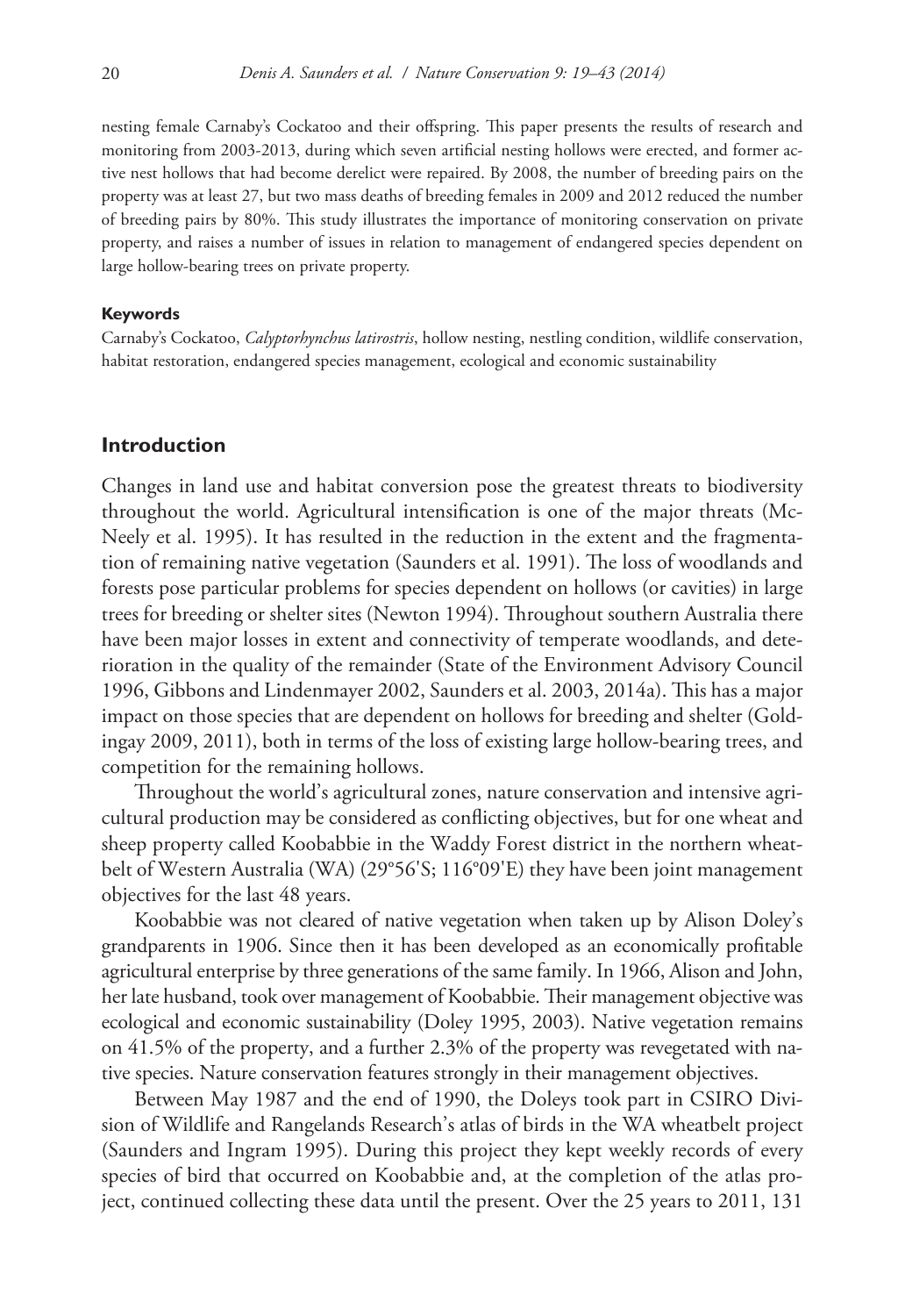species of bird were recorded on Koobabbie. Their data demonstrated that the property is an important site for the conservation of the region's avifauna (Saunders and Doley 2013), and half of Australia's cockatoo species occur on the property: Red-tailed Black-Cockatoo (*Calyptorhynchus banksii*), Carnaby's Cockatoo (*C. latirostris*), Galah (*Cacatua roseicapilla*), Western Corella (*C. pastinator*), Little Corella (*C. sanguinea*) and Major Mitchell's Cockatoo (*C. leadbeateri*) [bird nomenclature follows Christidis and Boles (1994) with the exception of Carnaby's Cockatoo which follows WA Government legislation]. Of these, Carnaby's Cockatoo and Major Mitchell's Cockatoo are of conservation importance under Western Australian legislation.

In the early and mid-1980s, concern was raised about the impacts of clearing of native vegetation on the distribution, abundance, and breeding success of Carnaby's Cockatoo (Saunders 1982, 1986, Saunders and Ingram 1987). In 1987, the Doleys were alerted to the plight of Carnaby's Cockatoo. They took particular interest in the bird's presence on Koobabbie, and made notes of the cockatoo's breeding activities. In 1999, Alison Doley was appointed to the Carnaby's Cockatoo Recovery Team which had been set up to develop a recovery plan for the species and oversee recovery actions (Cale 2003). Knowing the importance of generating more knowledge about the species, the Doleys encouraged those involved in recovery actions to study Carnaby's Cockatoo and conduct relevant recovery actions for the species on Koobabbie.

Since then, staff, volunteers and students, variously from Birds Australia (now BirdLife Australia), WA Department of Conservation and Land Management (now Department of Parks and Wildlife), Perth Zoo, and Murdoch University have worked on aspects of the ecology, genetics and health of Carnaby's Cockatoo on Koobabbie, as well as carrying out repairs to tree hollows used by the cockatoos, and installing artificial hollows. In addition, land care groups carried out revegetation projects to aid recovery of the species in the district. Although the various research activities and observations of Carnaby's Cockatoo on Koobabbie were not coordinated and, to some extent, have been *ad hoc*, a considerable amount of valuable information on the species has been gathered.

This paper presents the results of the diverse research and monitoring activities conducted on Carnaby's Cockatoo at Koobabbie. It demonstrates that valuable information can be extracted from data collected by volunteers and others on an *ad hoc*  basis. It examines the conservation implications resulting from the work, particularly as the property is a designated Important Bird Area, mainly for Carnaby's Cockatoo, and makes recommendations for future conservation management, particularly on private property.

## **Methods**

#### **Study area**

Koobabbie is located in the centre of the Northern Agricultural Catchment Council (NACC) area. It is an important area for the conservation of the avifauna of the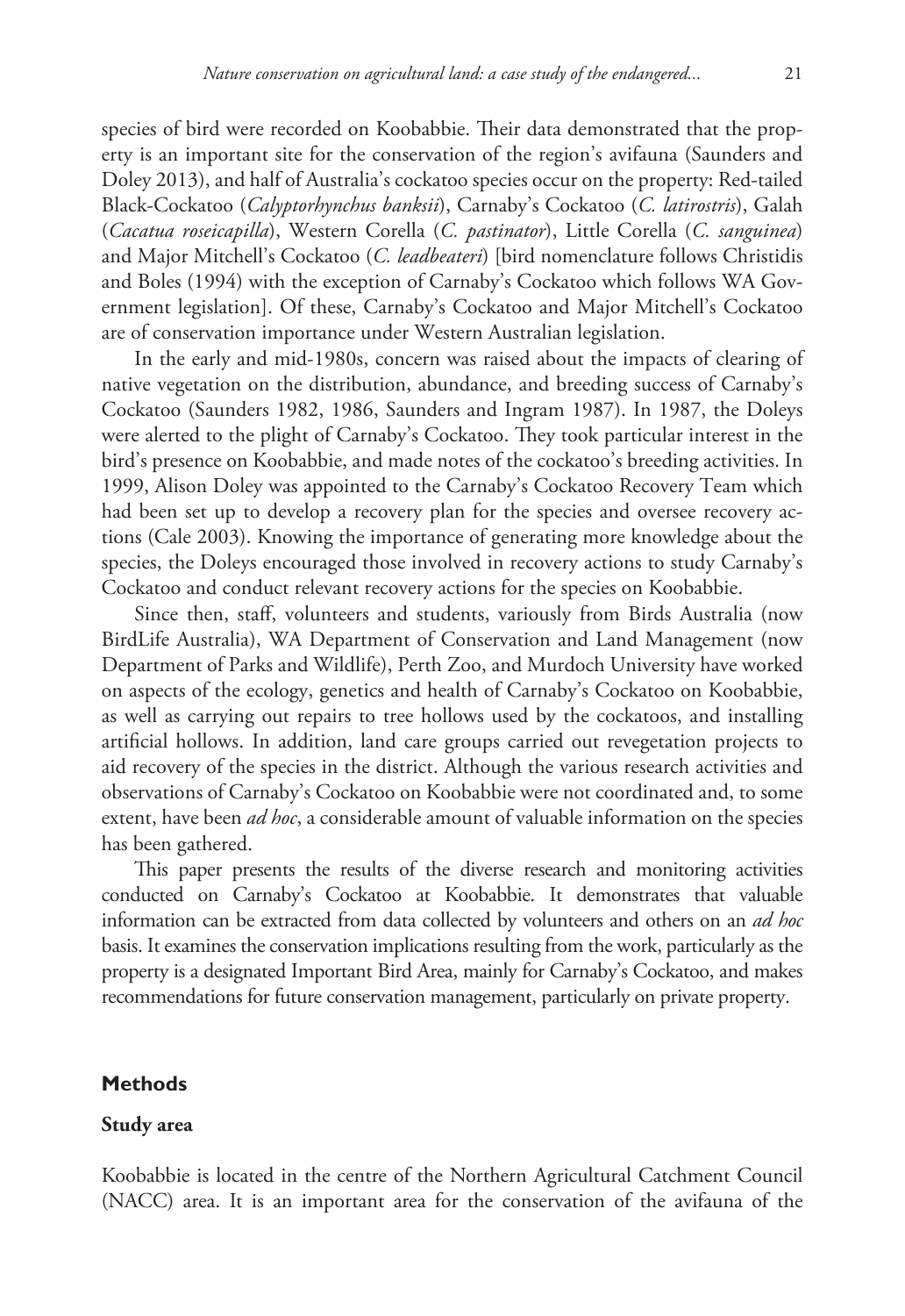

Figure 1. Koobabbie showing property boundary, remnant vegetation, and revegetation 2007–2011).

NACC area (Saunders and Doley 2013). Two hundred and fifty-four hectares of the property are mapped and listed as an important bird area by BirdLife Australia ([http://](http://birdlife.org.au/projects/important-bird-areas/iba-maps) [birdlife.org.au/projects/important-bird-areas/iba-maps](http://birdlife.org.au/projects/important-bird-areas/iba-maps) accessed 9 January 2014) for the support of "up to 32 breeding pairs of the endangered Carnaby's Black-Cockatoo which nest in Salmon Gum on the property", and three other biome-restricted species [Western Corella, Regent Parrot (*Polytelis anthopeplus*) and Blue-breasted Fairy-wren (*Malurus pulcherrimus*)].

Koobabbie has a Mediterranean climate of hot, dry summers and cool, wet winters. The property has a mean annual rainfall of 337 mm (1911–2011 rainfall records from Koobabbie) with 76% of the rainfall occurring between April and September. From 1987 to 2011, total annual rainfall varied from 198.6–560.4 mm. January is the hottest month with a mean daily maximum temperature 36.0 °C and minimum 18.5 °C (data from nearest temperature recording station at Carnamah, 39 km north-west of Koobabbie, Australian Bureau of Meteorology website <http://www.bom.gov.au> accessed  $9<sup>th</sup>$  August 2012) and July is the coolest (15.6 °C and 4.6 °C).

The property is 7,173 ha of which 41.5% still retains native vegetation, although 58% of this uncleared land is a major salt lake complex in the property's northeast (Figure 1). Of particular relevance to Carnaby's Cockatoo are the extensive woodland strips that occur throughout the property. These remnants of the original woodlands found in the region are dominated by Salmon Gum (*Eucalyptus salmonophloia*), Gimlet (*E. salubris*) and York Gum (*E. loxophleba*). They provide hollows used for nest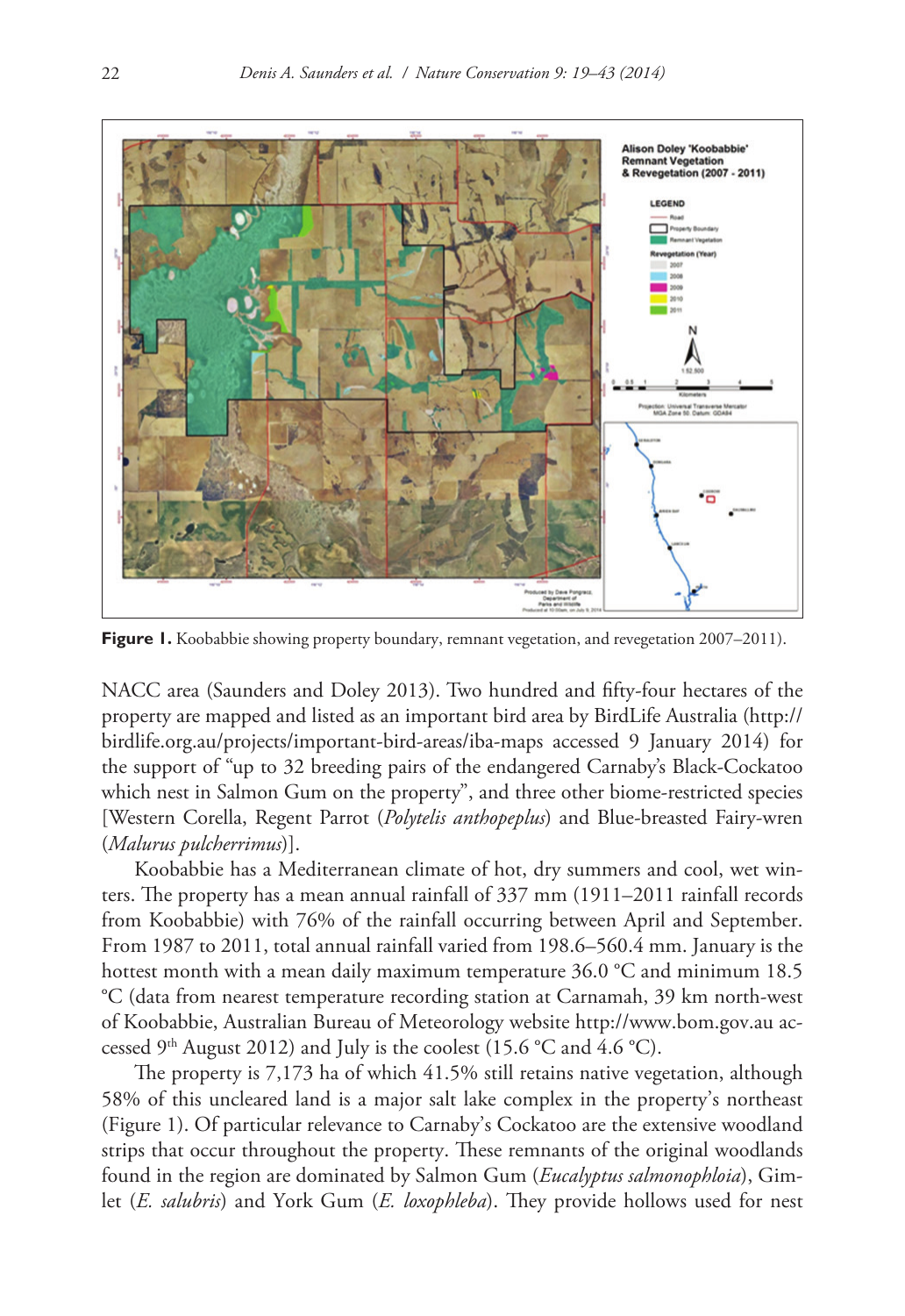sites by the cockatoos. The remnant vegetation on the deep, yellow, sandy soils mainly found west of Koobabbie includes species of *Banksia*, *Grevillea* and *Hakea* that provide food for the birds. Only 15% of the area within 12 km radius of Koobabbie remains covered with native vegetation (Saunders et al. 2014b).

Between 2007 and 2011, 164.6 ha of revegetation was carried out on Koobabbie (Figure 1). The revegetation is of native species of local provenance. However, it has little value for Carnaby's Cockatoo. The birds nest in the woodland on Koobabbie and forage to the west of the property. Little of the revegetation has been placed where the birds forage and the red clay loam is not suitable for growing species suitable as sources of food. York Gum is the principal species planted in many areas and understorey plants are *Melaleuca* and *Acacia* with no Proteaceae. In slightly saline areas *Atriplex amnicola* has been planted to provide grazing for sheep.

Detailed descriptions of Koobabbie and its management are provided in Doley (1995, 2003) and Saunders and Doley (2013).

## **Carnaby's Cockatoo**

Carnaby's Cockatoo, a large black cockatoo with a distinctive white tail band, is endemic to southwestern Australia. It has been extensively studied (Saunders and Ingram 1998, Saunders et al. 2014b), with one population at Coomallo Creek in the northern wheatbelt of WA being studied in detail from 1969 to the present. In the late 1960s the species was classified as vermin due to its impact on primary production with a bounty on its bill. By the mid-1980s, as a result of destruction and fragmentation of its habitat, it had declined in range and abundance, and became the subject of conservation concern (Saunders 1982, 1990). Currently it is listed as endangered under the Australian *Environment Protection and Biodiversity Conservation Act 1999* and under IUCN Red List category and criteria (IUCN 2014). It is specially protected as "Fauna that is rare or likely to become extinct" in Schedule 1 of the Western Australian *Wildlife Conservation Specially Protected Fauna Notice 2013* under the *Wildlife Conservation Act 1950*. It is the subject of a recovery plan which has recently been revised (Department of Environment and Conservation 2012).

## **Occurrence data on Carnaby's Cockatoo**

From May 1987 to the present, the Doleys recorded every species of bird seen on Koobabbie each week. These data were presence only; for example, one Wedge-tailed Eagle (*Aquila audax*) seen on one occasion during one week was recorded as a tick in the data sheet for that week, as were 100 Western Corella seen every day of the week. In addition, they made notes relating to birds of particular interest. These data and the accompanying notes may be seen on a Supplementary Table to Saunders and Doley (2013) at the journal website <http://pcb.murdoch.edu.au>. Records of the occurrence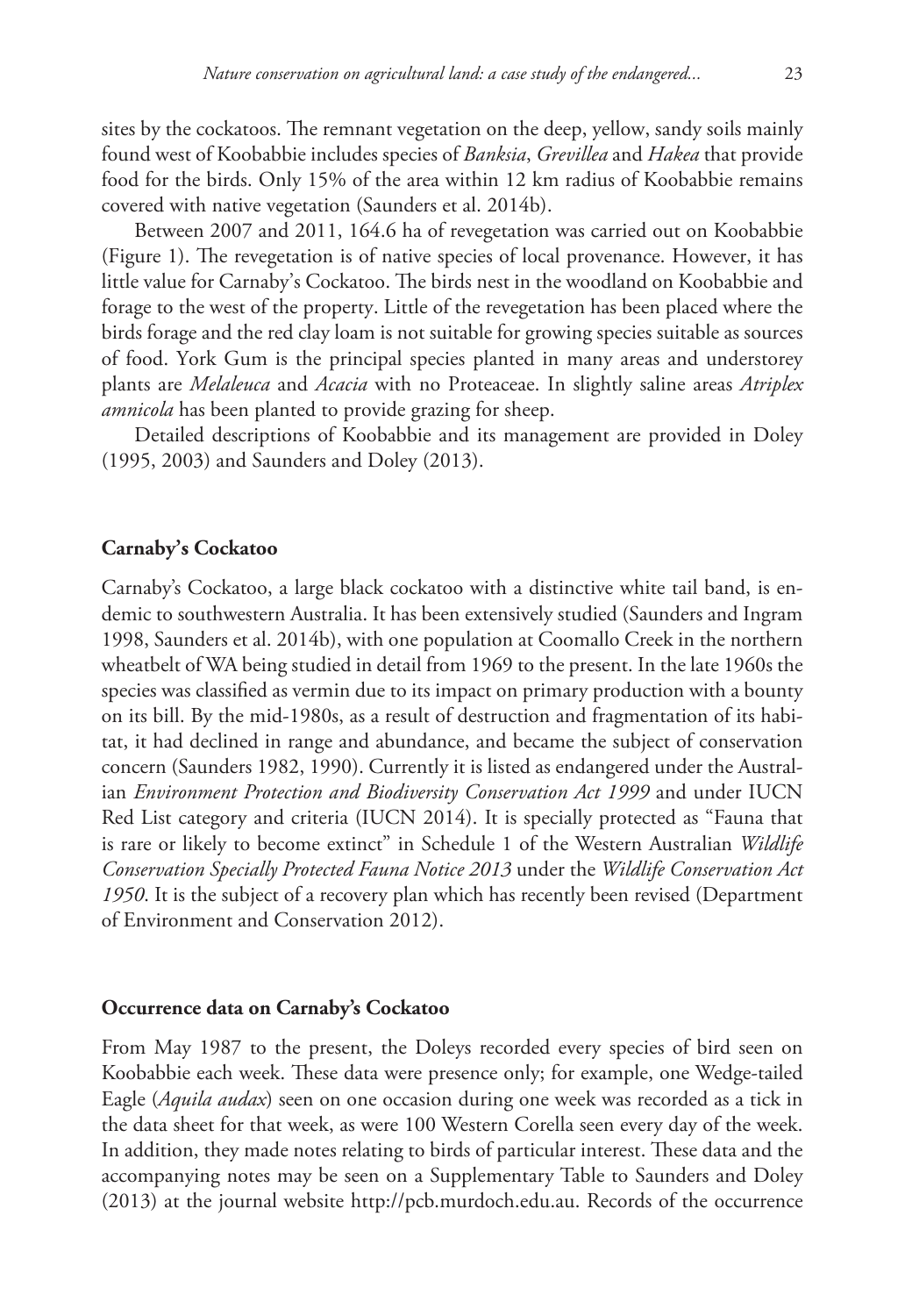of Carnaby's Cockatoo on the property, together with notes relating to their nesting, behaviour and flock sizes are available from the second half of 1987 to the end of 2013; a period of 28 years.

#### **Carnaby's Cockatoo breeding on Koobabbie**

From the breeding season of 2003, staff or volunteers from Birds Australia visited Koobabbie once each year, sometime from late September to early November, and searched for active Carnaby's Cockatoo nests. This was done by looking in each hollow known by the Doleys to be used by Carnaby's Cockatoo, or trees thought to contain a hollow of sufficient size to be suitable for the birds. Any trees with female Carnaby's Cockatoo leaving the hollows or with nestlings or eggs were recorded for subsequent examination. This was carried out by staff from the Department of Conservation and Land Management who recorded the contents of the hollow. If nestlings were large enough to be handled (>3 weeks old), they were measured (length of folded left wing [mm] and body mass [g]), banded (Australian Bird and Bat Banding Scheme bands), and several breast feathers removed for genetic analyses.

The following dimensions were recorded from each hollow used by Carnaby's Cockatoo: height of entrance above ground level (m); diameter of the entrance to the hollow (if circular or the width of the narrowest side, if not circular) (m); depth of the hollow (m); and diameter of the floor of the nest chamber (m). The species of tree providing the hollow was also noted.

## **Aging of Carnaby's Cockatoo nestlings**

Nestlings were aged by comparing the length of their folded left wing (mm) against a reference curve of the length of the folded left wing of known age nestlings from Coomallo Creek, using the method described by Saunders (1986). Saunders (1986) regarded the population at Coomallo Creek as the one in which the nestlings were in the healthiest condition. The accuracy of aging nestlings using this method was  $\pm$  4 days applied to nestlings aged around 31 days and  $\pm$  6 days applied to nestlings around 64 days. This is a 13% variation at 31 days and 9% at 64 days. This is a reasonable error over a nestling period of more than 70 days. From the nestlings' estimated ages, egg laying dates were extrapolated.

#### **Sexing and kinship of nestlings**

 Nestlings were sexed based on DNA analysis. DNA-based sex identification targeted the CHD-W and CHD-Z genes located on the sex chromosomes (female, ZW; male, ZZ) using modified primers of Griffiths et al. (1998). Kinship (relatedness) analyses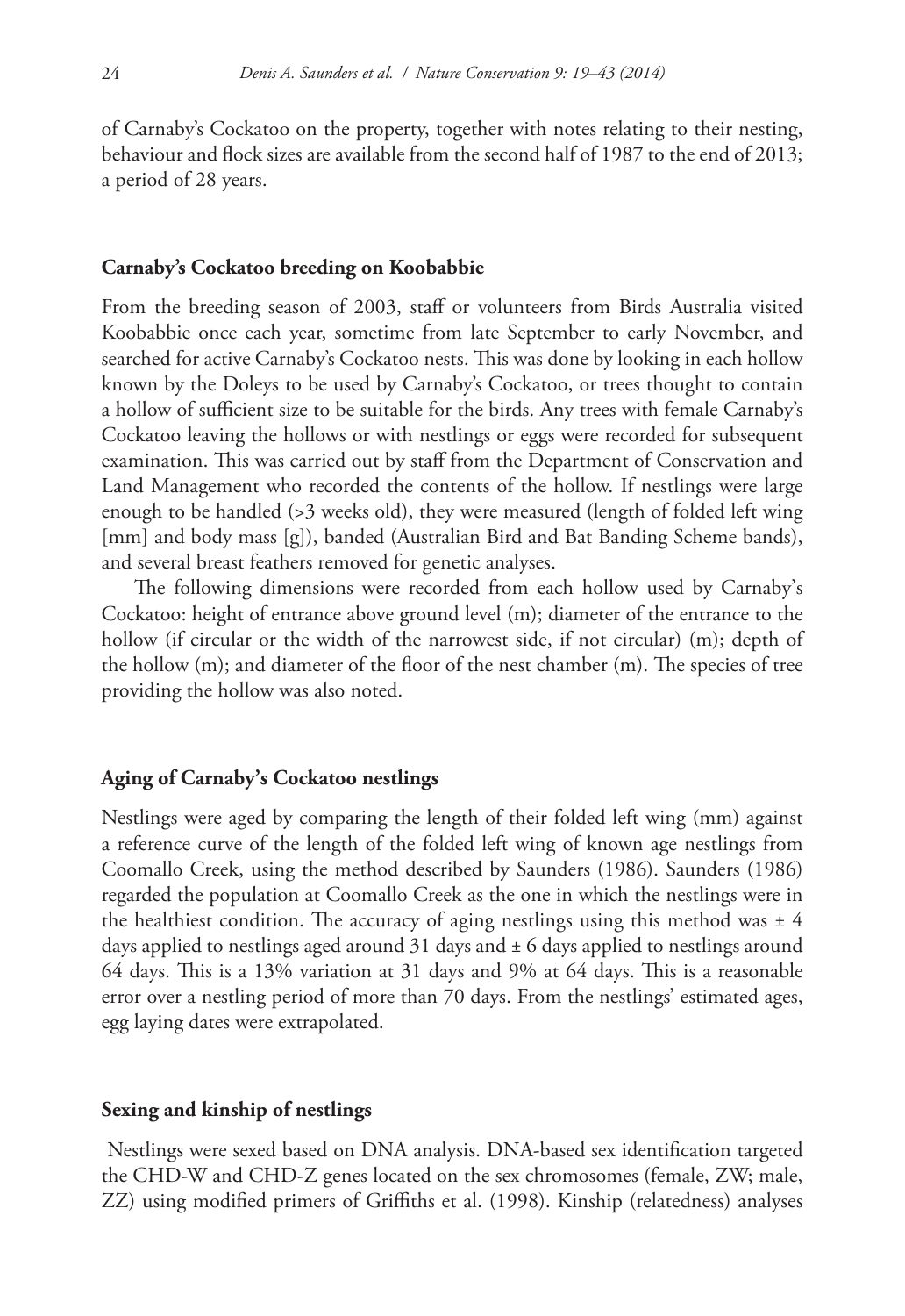followed White et al. (2009, 2012) to determine how many and how often individual breeding females nested in hollows on Koobabbie.

## **Assessment of nestling condition**

Saunders (1982) developed a growth curve for Carnaby's Cockatoo based on the relationship between estimated age and expected body mass (g), with standard deviations that ranged from  $\pm 20.7\%$  of body mass for nestlings 18 days old, to  $\pm 7.4\%$  of body mass for nestlings 68 days old. This reference curve was constructed from measurements of nestlings at Coomallo Creek (1970–1976), 71 km west of Koobabbie. By comparing the observed body mass of nestlings at Koobabbie with their expected body mass relative to their estimated ages based on the measurement of the folded left wing, it was possible to determine which nestlings were in poor condition. Poor condition is defined here as being those nestlings whose body mass was more than one standard deviation below the expected mean body mass for their estimated age (Saunders 1986, Saunders et al. 2014b).

## **Spacing of active hollows used by Carnaby's Cockatoo**

Nearest neighbour analyses, using the distance between the waypoints function on *OziExplorer* GPS Mapping Software, were carried out on all hollow trees used by Carnaby's Cockatoo in the breeding seasons of 2006, 2007 and 2008. These years were chosen because they had the largest number of breeding attempts. In addition, nearest neighbour analyses were carried out on nesting attempts commenced in a series of two-week periods in each of these years. That is, distances (m) to the nearest hollows occupied during weeks 1 and 2 of the breeding season, then weeks 2 and 3, 3 and 4, etc. were calculated. The two-week period was chosen as Saunders (1982) pointed out that females selecting and preparing nest hollows will not tolerate another female prospecting for a nest hollow nearby, but once the female has laid and is incubating, she will tolerate other females nesting as close as hollows in the same tree.

# **Provision of artificial hollows**

On 1 April 2004, seven artificial hollows were erected on Koobabbie. These hollows were constructed of sections of fallen hollow Salmon Gum, with a floor of metal covered with decayed heartwood material from fallen trees, a wooden roof, and an entrance opening to the top and side of the hollow. No measurements were taken of the internal dimensions of artificial hollows, but they were approximately 600–700 mm deep, with an internal diameter of at least 250 mm. They were supported on a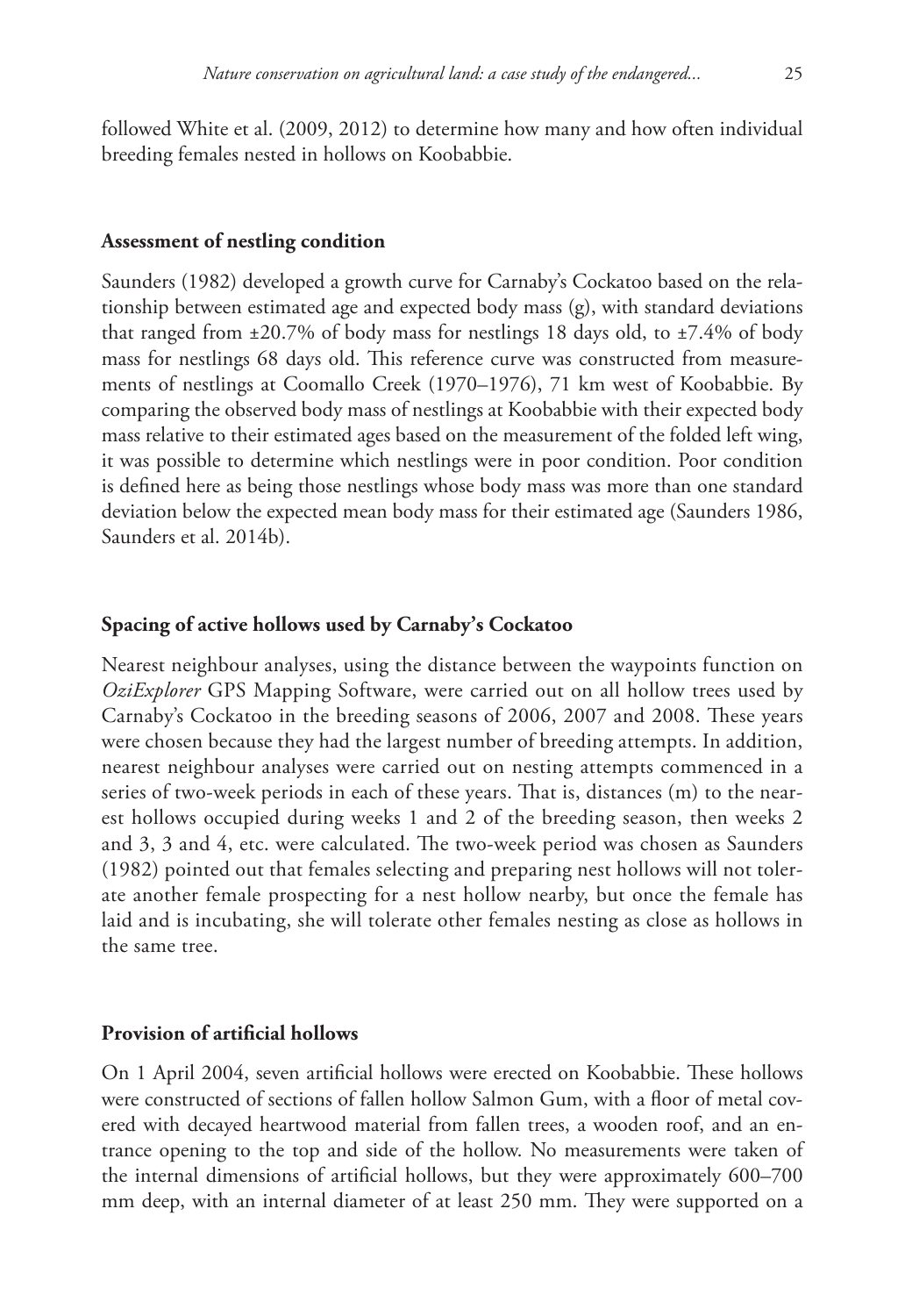5.8 m length of 100 mm diameter galvanised water pipe. The pipe was supported on a galvanised iron bracket set in concrete with two bolts through the bracket and the pipe, so that by removing one bolt the pipe may be lowered using a front end loader or block and tackle should the hollow need repair. There were several constraints on placement of the artificial hollows; chance of use by Carnabys Cockatoo, vehicle access for erection, and clearance from neighbouring trees. All artificial hollows were erected in woodland known to be frequented by the cockatoos for nesting. Each hollow required access for a tractor with post-hole auger, an eight-tonne truck with 5.8 m of pole and hollow, and a front end loader with a loader bucket. The hollows were placed sufficiently far from neighbouring trees to ensure they would not be damaged should any of those trees fall. The artificial hollows were monitored during the same period natural hollows were monitored.

# **Control of over-abundant cockatoos and feral cats**

Galah and Western Corella compete for hollows with Carnaby's Cockatoo, and in some cases destroy Carnaby's Cockatoo eggs and take over hollows (Saunders 1979, 1982, Alison Doley and Rick Dawson *pers.obs.*). Since November 1989, with appropriate licences, the Doleys have arranged for the destruction of any Galah or Western Corella investigating hollows used by Carnaby's Cockatoo, or in the vicinity of such hollows.

Feral Cats (*Felis catus*) are known to climb trees and prey on cockatoos breeding in hollows, killing nestlings and adults (Saunders 2006). In view of the threats Cats posed to breeding cockatoos, they are controlled on the property opportunistically throughout the year.

# **Results**

## **Occurrence of Carnaby's Cockatoo on Koobabbie**

Carnaby's Cockatoo is a regular breeding visitor to Koobabbie, arriving sometime between the first week in July and the third week in August (median arrival week the last week in July) (Table 1). The birds remain around the property for a period of 22 to 34 weeks (median length of stay 27 weeks) (Table 1), departing sometime between the second week in January and the third week in March (median departure week first week in February) (Table 1). The arrival week of the birds at Koobabbie was significantly correlated ( $R^2 = 0.166$ ; p = 0.035) with that year's total Austral autumn rainfall (March to May inclusive) on the coastal plain where they spend the non-breeding season (Figure 2). The wetter the autumn, the earlier the birds arrive at Koobabbie. For example, an increase in annual autumn rainfall of 75 mm advances arrival time by about one week.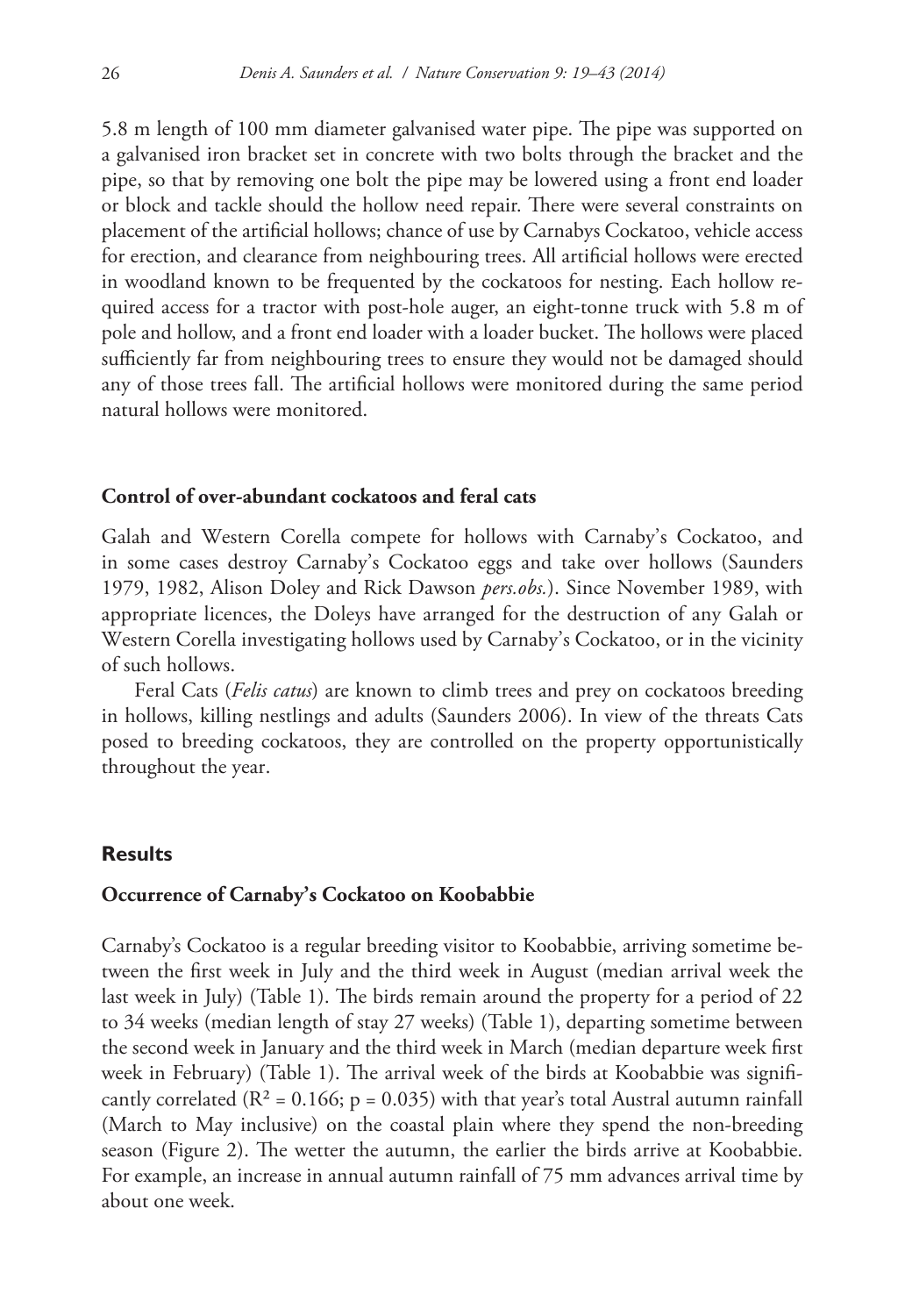**Table 1.** Week of arrival and departure of Carnaby's Cockatoo at Koobabbie 1987–2013 and the length of time (number of weeks) the birds were on the property. Weeks are numbered from the first week in January with four weeks each month (i.e., 48 recording weeks in the year; for example week 25 is the first week in July).

| Week #                 | 26 |    | 28 | 29 | 30 | 31 |    |    |    |    |    |
|------------------------|----|----|----|----|----|----|----|----|----|----|----|
| # years birds arrived  |    |    | O  | O  |    |    |    |    |    |    |    |
| Week #                 |    |    |    | O  |    |    |    |    |    |    |    |
| # years birds departed |    |    |    |    |    |    |    |    |    |    |    |
| # weeks birds in area  | 23 | 24 | 23 | 20 |    | 28 | 30 | 31 | 32 | 33 | 34 |
| $# \text{ years}$      |    |    |    |    |    | ◠  |    |    |    |    |    |



Figure 2. Correlation between week of arrival of Carnaby's Cockatoo at Koobabbie each year (1987–2013), and total autumn rainfall (March-May) each year at Badgingarra Research Station. Rainfall from this station has been used as the birds spend their non-breeding season on the coastal plain from Badgingarra northwards.

## **Number of breeding attempts 2003–2013**

The number of known breeding attempts by Carnaby's Cockatoo at Koobabbie over the 11 years ranged from 18 when monitoring by Birds Australia commenced in 2003, to a maximum of 27 in 2008 (Figure 3). From 2003 to 2013 the number of natural and artificial hollows being monitored increased from 26 to 89. From 2005 to 2013, the monitoring effort for nesting birds was similar. As there were only two monitoring visits each year, these figures represent a minimum number of breeding attempts each year. Accordingly, hollows from which females were flushed on the first visit, that were empty on the second visit, may not have been used, may have been used unsuccessfully, and no evidence remained of the failure, or may have been successful by the time the hollow was checked, but again with no evidence of use.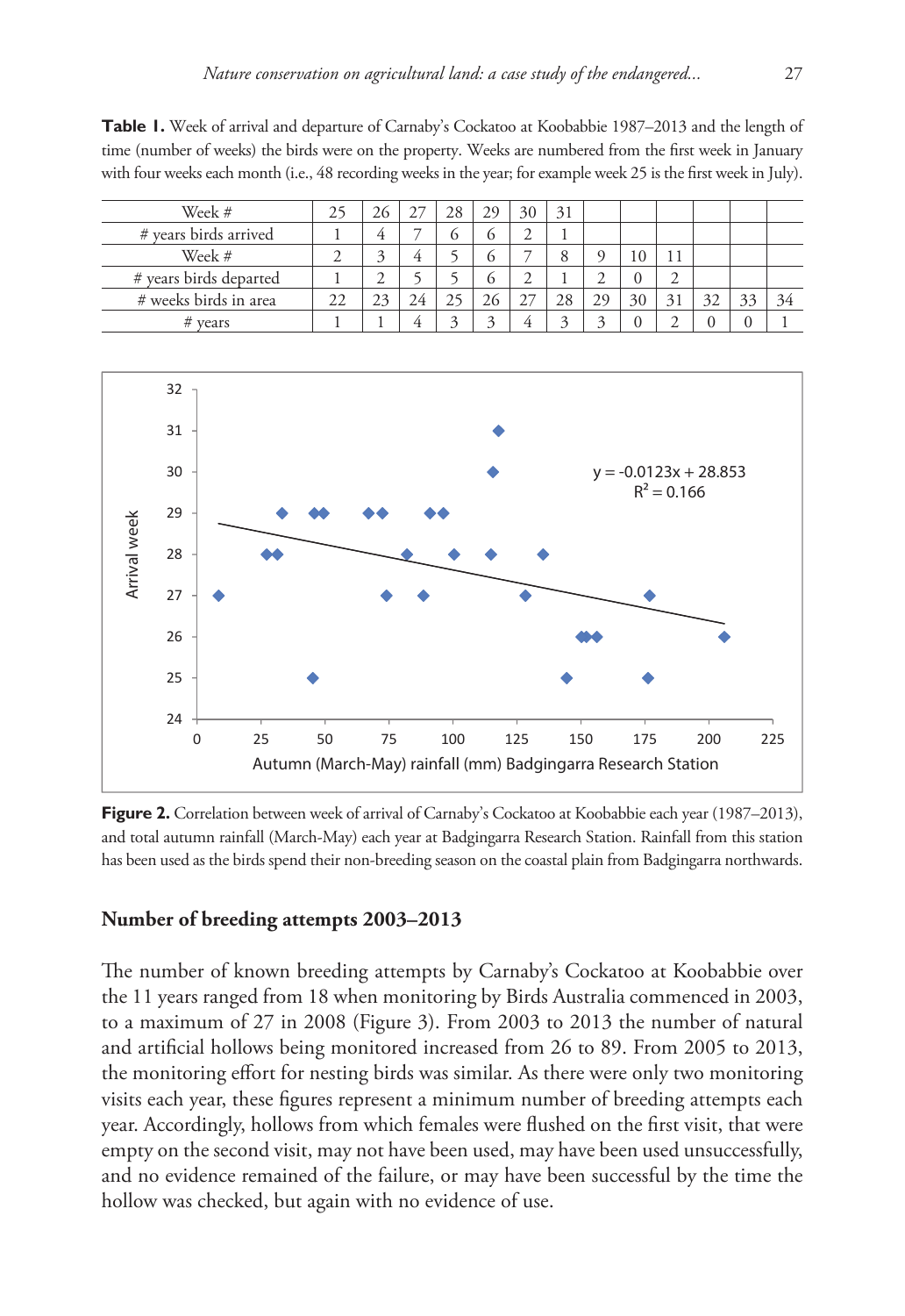

Figure 3. Number of known breeding attempts by Carnaby's Cockatoo at Koobabbie 2003–2013 (diamonds). Known breeding attempts were established by examining the contents of the hollow. Number of female Carnaby's Cockatoo flushed from tree hollows (squares), but the contents were not checked then, or were checked subsequently and no conclusive evidence of a nesting attempt was obtained.

The breeding population in 2009 was less than half that of 2008 due to the death of a number of females, and possibly males. On 30 September 2009, a male Carnaby's Cockatoo was found dragging itself along the ground with its beak. It weighed 434 g, only two-thirds of the average body mass of adult males (Saunders 1974). On 23 October 2009, a mass death of breeding females was recorded with 11 found dead (carcases fly-blown and dried out) in their hollows, and a further five hollows were recorded with abandoned eggs. Four dead females were found on the ground in the nesting area. Dead females were distributed in hollows throughout the woodland areas of Koobabbie, as were the females who successfully bred that season.

There was a similar episode in mid-October 2012, with five females found dead on eggs in their nest hollows. Again, a male with hind limb weakness was found on the ground near the homestead. It was sent for treatment at the Perth Zoo Veterinary Department, but later died. A female found in a moribund state in a nest hollow, was sent to the Perth Zoo Veterinary Department, and later euthanized. Carnaby's Cockatoo feathers on the ground in a belt of woodland indicated an eighth bird had died. These losses again halved the breeding population such that only five breeding attempts were recorded in 2013 (Figure 3); one of these was a second breeding attempt in a hollow where the first attempt failed (Rick Dawson *pers. obs.*).

Necropsies on the two birds found alive, but compromised in 2012, showed no signs of infectious disease or other significant pathological abnormalities, except for the female which had evidence of severe dehydration. Testing was negative for several infectious pathogens including Newcastle disease virus, avian influenza virus, beak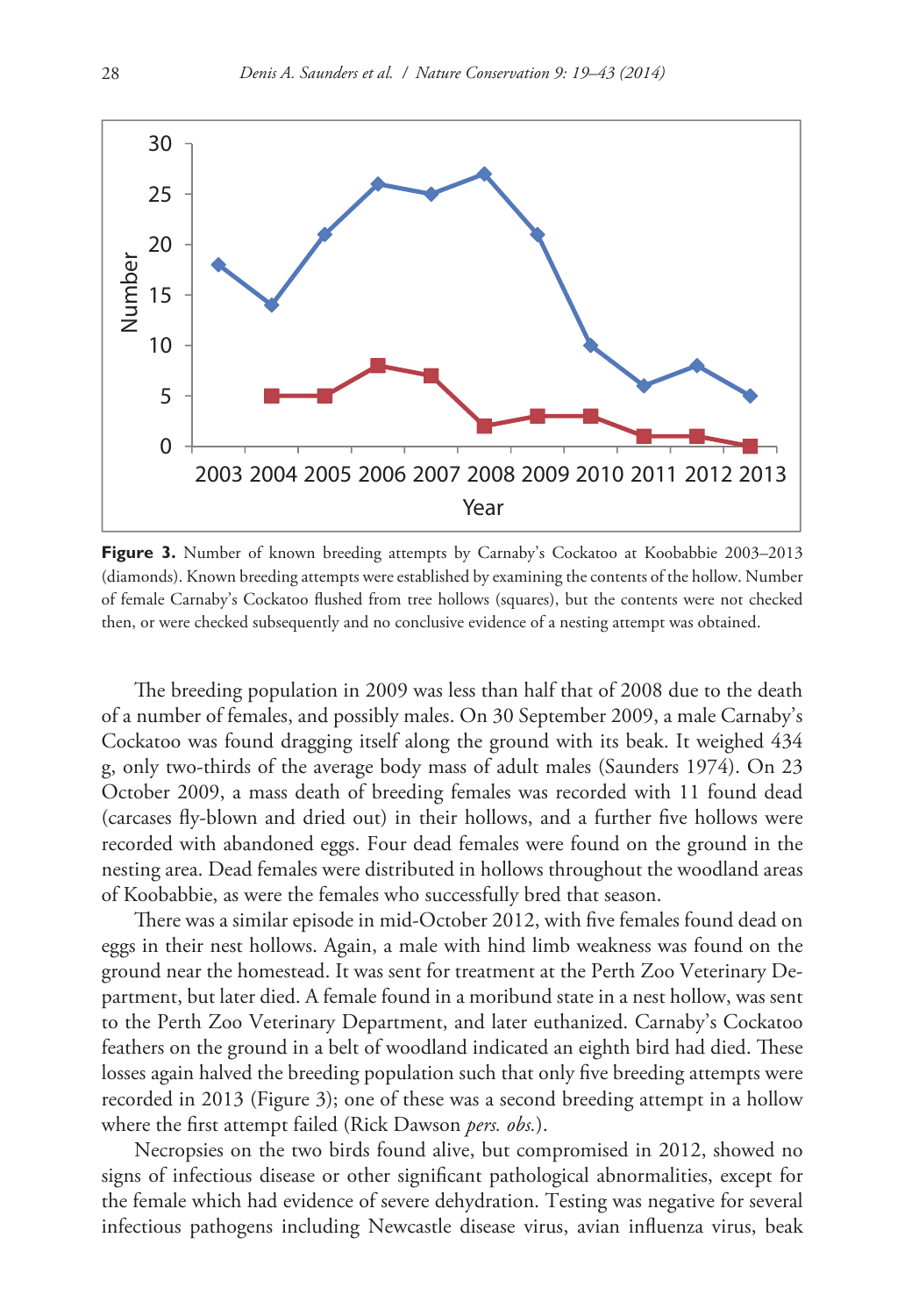| Week | Dates            | 2003           | 2005           | 2006           | 2007           | 2008 | 2009           | 2010           | 2011           | 2012 | 2013 | <b>Total</b>   |
|------|------------------|----------------|----------------|----------------|----------------|------|----------------|----------------|----------------|------|------|----------------|
| 31   | Jul 31-Aug 6     |                |                |                |                | 1    |                |                |                |      |      | 1              |
| 32   | Aug $7-13$       |                |                |                |                |      |                |                |                |      |      |                |
| 33   | Aug 14-20        |                |                |                |                | 2    |                | 1              |                |      |      | 3              |
| 34   | Aug 21-27        |                |                |                | $\overline{2}$ | 1    |                | 1              |                |      |      | 4              |
| 35   | Aug 28-Sep 3     | $\overline{2}$ |                | 3              | $\mathbf{1}$   | 4    | 1              | $\mathbf{1}$   | $\mathbf{1}$   |      |      | 13             |
| 36   | Sep 4-10         | 1              | $\overline{c}$ | $\overline{4}$ | 1              | 1    |                |                | $\overline{2}$ |      | 1    | 12             |
| 37   | Sep 11-17        | 3              | 2              | $\overline{2}$ | 1              | 4    |                | $\overline{2}$ | 1              | 1    |      | 16             |
| 38   | Sep 18-24        | $\overline{2}$ |                | $\overline{2}$ | $\overline{2}$ | 3    |                |                |                |      |      | 9              |
| 39   | Sep 25-Oct 1     |                | 1              | $\overline{2}$ | $\overline{4}$ | 1    |                | 1              |                |      |      | 9              |
| 40   | Oct $2-8$        |                |                |                | 3              |      |                |                | 1              |      |      | 4              |
| 41   | Oct 9-15         |                | $\overline{2}$ | 1              |                |      |                |                |                |      |      | 3              |
| 42   | Oct 16-22        |                |                |                |                |      | 1              |                |                |      |      | 1              |
| 43   | Oct 23-29        |                |                |                |                |      | $\overline{2}$ |                |                |      |      | $\overline{2}$ |
| 44   | Oct $30 - Nov$ 5 |                |                |                |                |      |                |                |                |      |      |                |
| 45   | Nov $6-12$       |                |                |                |                |      | 1              |                |                |      |      | 1              |
|      | Total            | 8              | 7              | 14             | 14             | 17   | 5              | 6              | 5              | 1    | 1    | 78             |

**Table 2.** Number of first eggs laid by week at Koobabbie 2003–2013. These data relate to the first egg laid in each clutch (clutches of two eggs are most common). No data are available for 2004.

and feather disease virus, avian polyomavirus, *Chlamydia psittaci* and avian adenovirus. Screening was negative for 72 toxins including pyrethrins, organophosphates and organochlorines, and testing for seven heavy metals did not reveal any significant findings. It is highly unlikely that food shortage was the cause of the deaths, as one of the males found alive was in good body condition, and some of the nestlings measured that were in unaffected hollows were within the healthy body mass range.

## **Timing of egg-laying on Koobabbie**

During the period 2003–2013, the earliest that egg-laying commenced was Week 31 (Jul 31–Aug 6) in 2008, and the latest Week 45 (Nov 6–12) in 2009 (Table 2). Over all years, 52.6% of eggs were laid during Weeks 35 to 37 (Aug 28–Sep 17). During the breeding seasons of 2006, 2007 and 2008 when most breeding attempts were recorded, egg-laying took place over a 7-9 week period. In the two years after the 2009 mass deaths, egg-laying also took place over a period of seven weeks (2010) and six weeks (2011).

## **Numbers of Carnaby's Cockatoo seen on Koobabbie**

Maximum flock sizes recorded on the property were: 91 (November 1994); 40 (December 1998); 40–60 (December 1999); 58 (October 2001); 98 (November 2004); 46 (December 2007); 26 (September 2009); 18 (September 2010); 23 (November 2011); 18 (August 2012); and 11 or 12 (September 2013).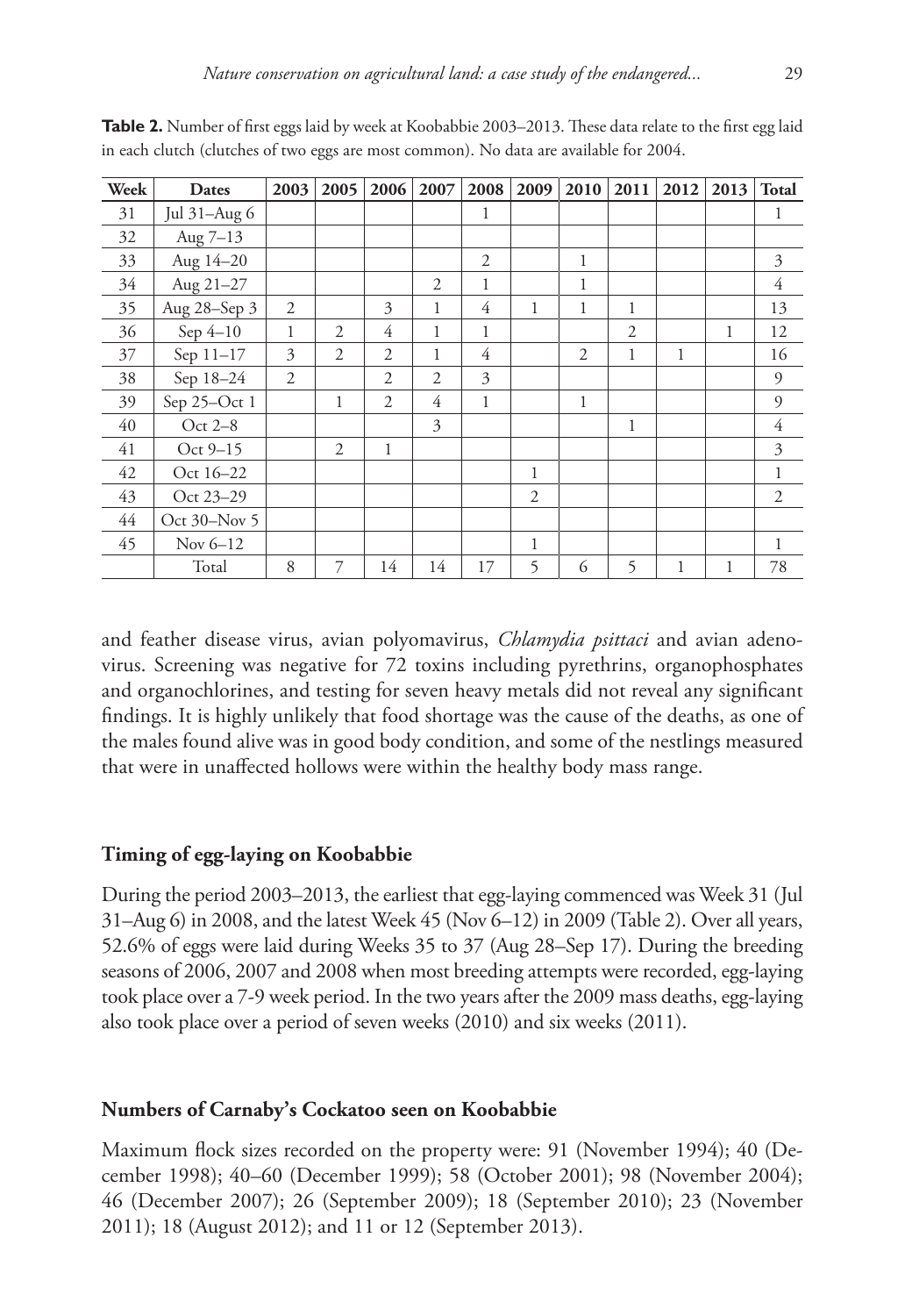## **Feeding observations**

Carnaby's Cockatoo were recorded feeding on Wild Radish (*Raphanus raphanistrum*) (an agricultural weed), Wild Geranium or Corkscrew (*Erodium moschatum*) (an agricultural weed), *Banksia prionotes*, *B. attenuata* and *Hakea preissii* on three occasions, and in 2007 on Canola (*Brassica* spp.), an agricultural crop which was first grown in the area in 1998. DNA analyses were used to examine the intestinal content of one of the paralysed birds brought from the field in 2012. The intestines contained plant families Asteraceae, Myrtaceae, Lauraceae, Rutaceae and a clade within asterids known as lamiids.

#### **Sex and kinship of nestlings**

DNA-based sex identification was carried out on 75 nestlings sampled from 2003– 2010. Of these, 35 were identified as female and 40 as male (Table 3). There was no significant departure from a 1:1 sex ratio (analysis fitting a generalised linear model), which was also the case at Coomallo Creek (Saunders et al. 2013).

From the kinship analyses, fifteen breeding pairs were identified to have visited Koobabbie, at least twice, accounting for 48% of the offspring sample. Thirteen of these pairs were not recorded as breeding in consecutive years. Six pairs used the same tree at least twice.

#### **Condition of nestlings**

Seventy-eight nestlings were measured and weighed at Koobabbie between 2003 and 2013 (Table 4). Of these, 13 (16.7%) were more than one standard deviation below the benchmark and deemed to be in poor condition. In 2009, the first year of the

| Year  | <b>Females</b> | <b>Males</b> | Total          |
|-------|----------------|--------------|----------------|
| 2002  | 3              | 2            |                |
| 2003  |                | 4            | 9              |
| 2004  |                |              | $\mathfrak{D}$ |
| 2005  | 2              | 4            | 6              |
| 2006  |                | 6            | 11             |
| 2007  | 4              | 13           | 17             |
| 2008  | 12             | 8            | 20             |
| 2009  |                | $\Omega$     |                |
| 2010  | 2              | 2            | 4              |
| Total | 35             | 40           | 75             |

Table 3. Sex of nestlings at Koobabbie (2002–2010) as determined by DNA analysis.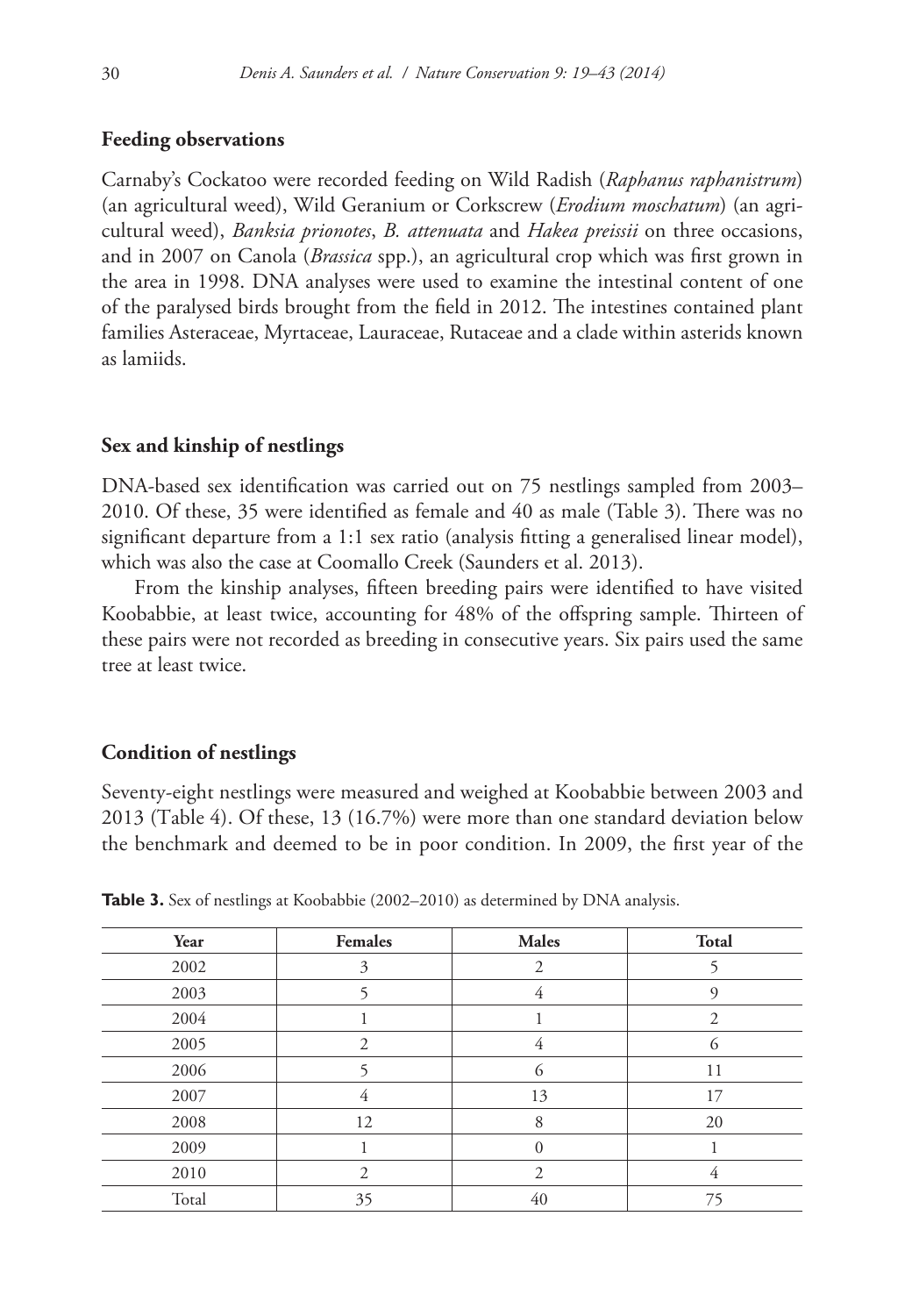| Year  | # nestlings | $#$ below -1 SD | % below 1 SD |
|-------|-------------|-----------------|--------------|
| 2003  | 8           | 3               | 37.5%        |
| 2005  |             | $\Omega$        | 0%           |
| 2006  | 14          |                 | 7.1%         |
| 2007  | 14          | 3               | 21.4%        |
| 2008  | 17          | $\overline{c}$  | 11.7%        |
| 2009  |             | 3               | 60.0%        |
| 2010  | $\Omega$    |                 | 16.7%        |
| 2011  |             | $\Omega$        | 0%           |
| 2012  |             | $\Omega$        | $0\%$        |
| 2013  |             | $\Omega$        | 0%           |
| Total | 78          | 13              | 16.7%        |

**Table 4.** Number of nestlings measured at Koobabbie and the number of nestlings whose body mass was one standard deviation below the benchmark body mass (see text for details). The percentages are the proportion of the total nestlings measured that were more than one standard deviation (SD) below benchmark, and deemed to be in poor condition.

mass deaths, 60.0% of nestlings were more than one standard deviation below benchmark body mass.

Comparisons were made between data from Koobabbie and data from 963 nestlings at Coomallo Creek (1970–2013) and 73 from Manmanning (1969–1976). Of the Coomallo Creek nestlings, 110 (11.4%; annual range 0–28.6%) were more than one standard deviation below the benchmark body mass, and at Manmanning 46 (63.0%; 14.3–100%) of nestlings were more than one standard deviation below benchmark body mass.

There was a significant negative linear correlation ( $R^2$  = 0.110; p = 0.004) between time after the commencement of egg-laying for the season and the percentage nestling body mass deviated from the benchmark (Figure 4). The later eggs are laid in the breeding season, the greater the chances the resulting nestlings were in poor condition.

# **Dimensions of hollows used by Carnaby's Cockatoo on Koobabbie**

Carnaby's Cockatoo nested in hollows in 51 trees on Koobabbie, the dimensions of which are given in Table 5. Forty-nine were in Salmon Gum, and one each in Gimlet and York Gum. The mean depth was 1.32 m, which was similar to the depths of hollows in Salmon Gum used by Carnaby's Cockatoo at Manmanning (Saunders 1979). The mean height of hollow entrances was 5.29 m, which was lower than the 7.38 m at Manmanning. However, the range of 2.2–8.7 m indicates that height of entrance is not of major importance; the size of the hollow in the tree is critical (Saunders et al. 2014a).

Of these hollows, 27 (52.9%) needed some form of repair, and three of the hollow-bearing trees (5.9%) had fallen over by the breeding season of 2013.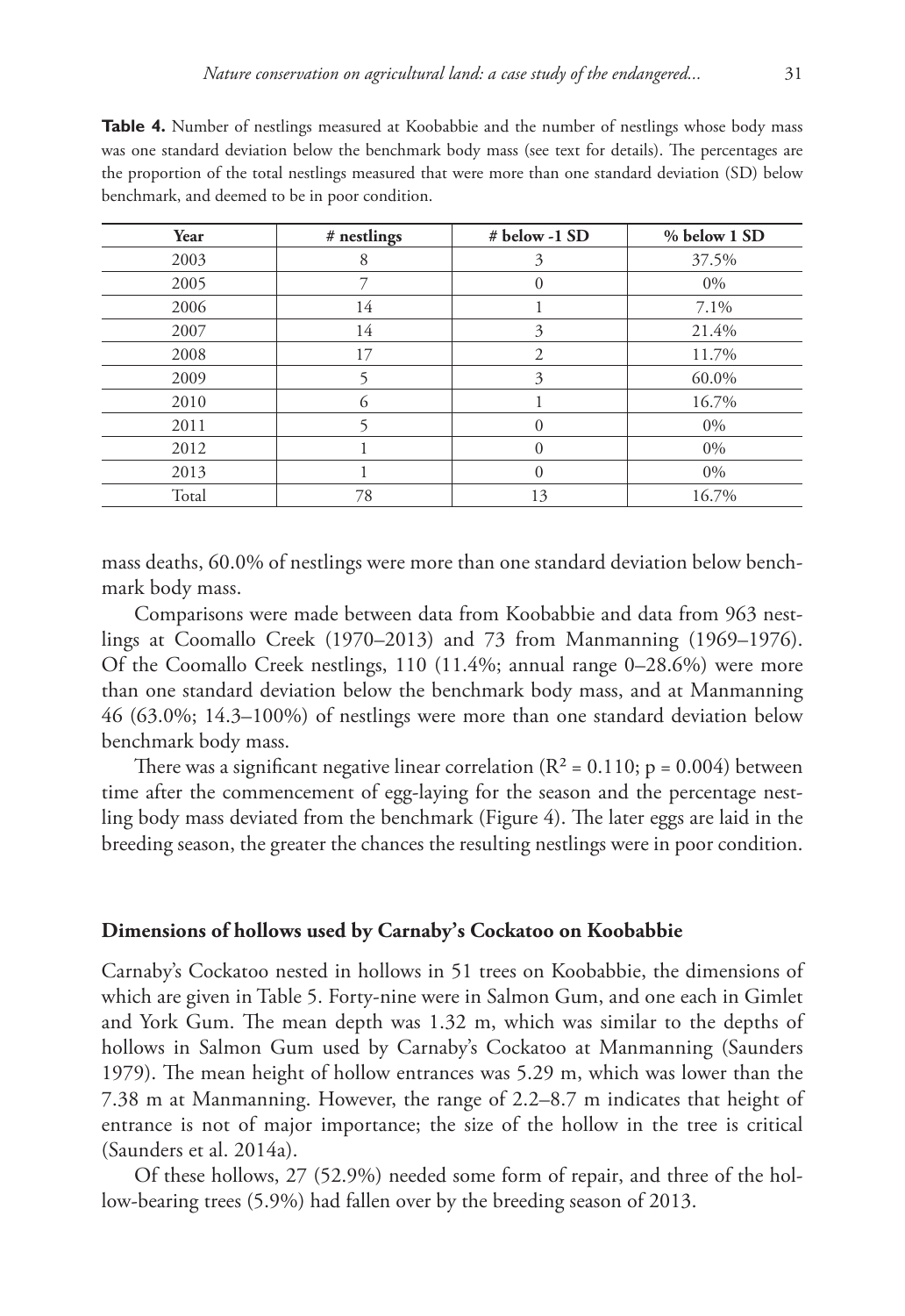

Figure 4. Significant correlation between the percentage of nestlings at Koobabbie whose body mass deviates from the benchmark body mass, and the time at which the egg from which they hatched was laid after the commencement of egg-laying for the season. Egg-laying commenced at Week 1.

|        | Height (m)  | Depth $(m)$   | Entry Diameter (m)   Floor Diameter (m) |               |
|--------|-------------|---------------|-----------------------------------------|---------------|
| Number |             | 49            | 49                                      | 49            |
| Mean   | 5.29        | 1.32          | 0.26                                    | 0.33          |
| Median | 5.30        | 1.10          | 0.25                                    | 0.30          |
| St Dev | 1.52        | 0.74          | 0.08                                    | 0.13          |
| Range  | $2.2 - 8.7$ | $0.30 - 3.70$ | $0.10 - 0.45$                           | $0.15 - 0.70$ |

**Table 5.** Dimensions (m) of hollows used by Carnaby's Cockatoo on Koobabbie 2003–2013.

# **Spacing of active hollows used by Carnaby's Cockatoo on Koobabbie**

Between 2006 and 2008, the average distance between all hollow trees known to be used by Carnaby's Cockatoo at Koobabbie varied from 130 to 180 m (Table 6). However, the average distance between hollow trees in which birds commenced laying at similar times of the breeding season was greater at 600–1050 m. The birds at Koobabbie behave in a similar manner to those at Coomallo Creek, where, over the period 1974–1976, the average distance between the nearest neighbours of all hollows used was  $170 \pm 10$  m, and the average distance between neighbouring hollows laid in a particular week or the previous week was  $800 \pm 50$  m.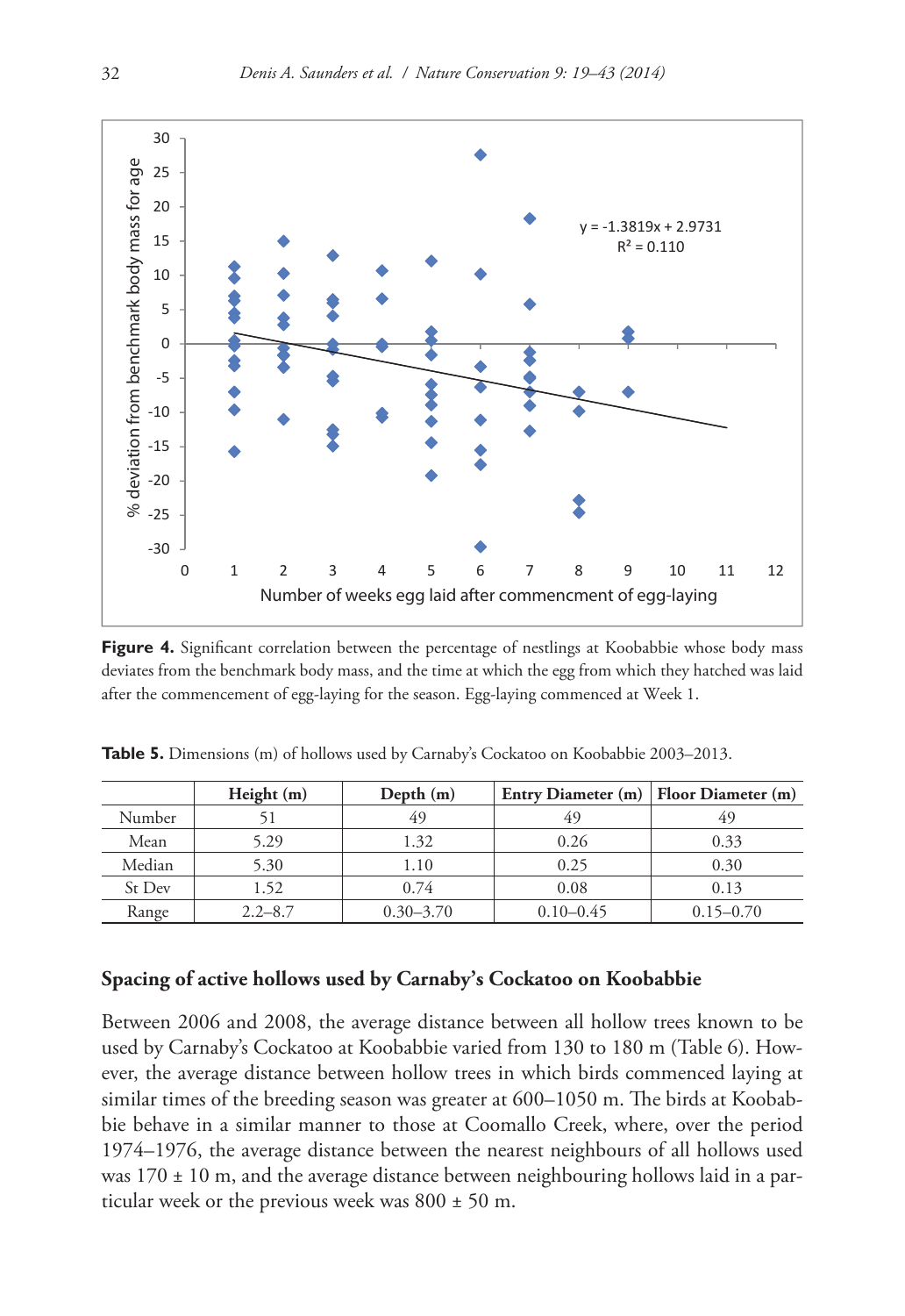**Table 6.** Average distance (km) to nearest neighbour of all hollow trees used by Carnaby's Cockatoo at Koobabbie during 2006, 2007 and 2008. Also shown is the average distance between nearest neighbours of active hollows started in two-week periods in the same years (see text for details).

|                                                                                                   | 2006          | 2007          | 2008                                                                  | 2006-08       |
|---------------------------------------------------------------------------------------------------|---------------|---------------|-----------------------------------------------------------------------|---------------|
| Average distance (km) between nearest neighbours<br>of all active hollows                         |               |               | $0.18 \pm 0.29$ 0.13 $\pm$ 0.16 0.15 $\pm$ 0.26 0.13 $\pm$ 0.24       |               |
| Range                                                                                             | $0.03 - 1.23$ | $0.03 - 0.79$ | $0.03 - 1.13$                                                         | $0.03 - 1.2$  |
| Average distance (km) between nearest neighbour<br>laid in a particular week or the previous week |               |               | $1.05 \pm 1.02$   $1.04 \pm 1.24$   $0.60 \pm 0.76$   $0.86 \pm 0.99$ |               |
| Range                                                                                             | $0.15 - 3.04$ | $0.13 - 3.08$ | $0.15 - 3.10$                                                         | $0.13 - 3.10$ |

**Table 7.** Use of the seven artificial hollows installed on Koobabbie before the breeding season of 2004.  $CC = Carnaby's Cockatoo: E = egg; F = female; N = nestling; RTBC = Red-tailed Black-Cockatoo; and$ dead refers to the fact that a dead Carnaby's Cockatoo female was found in the hollow.

| Nest No           | 1.10.04 | 14.10.05     |              |         |           |                | $4.10.06 \mid 10.10.07 \mid 6.11.08 \mid 24.10.09 \mid 29.09.10 \mid 3.10.11 \mid 15.10.12 \mid 5.11.13 \mid Total$ |            |                |            |                |
|-------------------|---------|--------------|--------------|---------|-----------|----------------|---------------------------------------------------------------------------------------------------------------------|------------|----------------|------------|----------------|
| KART <sub>1</sub> | F CC    | F CC         | F CC         |         |           | F CC           |                                                                                                                     |            |                |            | 4              |
| KART <sub>2</sub> | F CC    |              | F CC<br>2E   |         | $2$ CC E  |                | F CC 1E                                                                                                             | F CC<br>1E | Dead CC<br>F2E |            | 6              |
| KART <sub>3</sub> |         | Galah        | Galah        |         | Galah     | Galah          | Barn Owl                                                                                                            |            |                |            | $\overline{0}$ |
| KART 4            | F CC    | F CC 1N      | F CC<br>1N1E | FCC 1N  | 1 CC<br>N | Dead CC<br>F1E | $1$ CC N $\,$                                                                                                       | F CC<br>2E |                |            | 8              |
| KART <sub>5</sub> | F CC    | F CC<br>1N1E | F CC<br>1E   | F CC 1N | Galah     | $1$ CC N       | <b>RTBC</b>                                                                                                         |            |                |            | 5              |
| KART 6            |         | Barn Owl     | Galah        | F CC 1N | Galah     |                |                                                                                                                     |            |                |            |                |
| KART <sub>7</sub> | F CC    |              | F CC<br>2E   | FCC 1N  | 1 CC<br>N | Dead F<br>CC   | F CC                                                                                                                |            | F CC           | F CC<br>1E | 8              |
| Total CC          |         | 3            | 5            | 4       | 3         | 4              | 3                                                                                                                   | 2          | 2              |            |                |

# **Artificial hollows: costs and use**

In 2004, the installation costs of each of the seven artificial hollows were \$AUD225 for materials and \$AUD330 for labour.

Six were used by Carnaby's Cockatoo at least once over the period 2004 to 2013 (Table 7); 45.7% of the 70 hollow-years they were available. Ten-percent were used by Galah, 2.9% by Barn Owl and 1.4% by Red-tailed Black Cockatoo during the hollowyears available. Artificial Hollow 3 was not used by Carnaby's Cockatoo as the floor of the hollow was too small (Rick Dawson *pers. obs.*). As no follow up visits were made at the end of each breeding season, no data are available on breeding success of birds nesting in artificial hollows.

#### **Movements of Carnaby's Cockatoo from Koobabbie**

Eighty Carnaby's Cockatoo nestlings were banded on Koobabbie between 2003 and 2013. It is not known how many of these fledged, or how many returned to breed.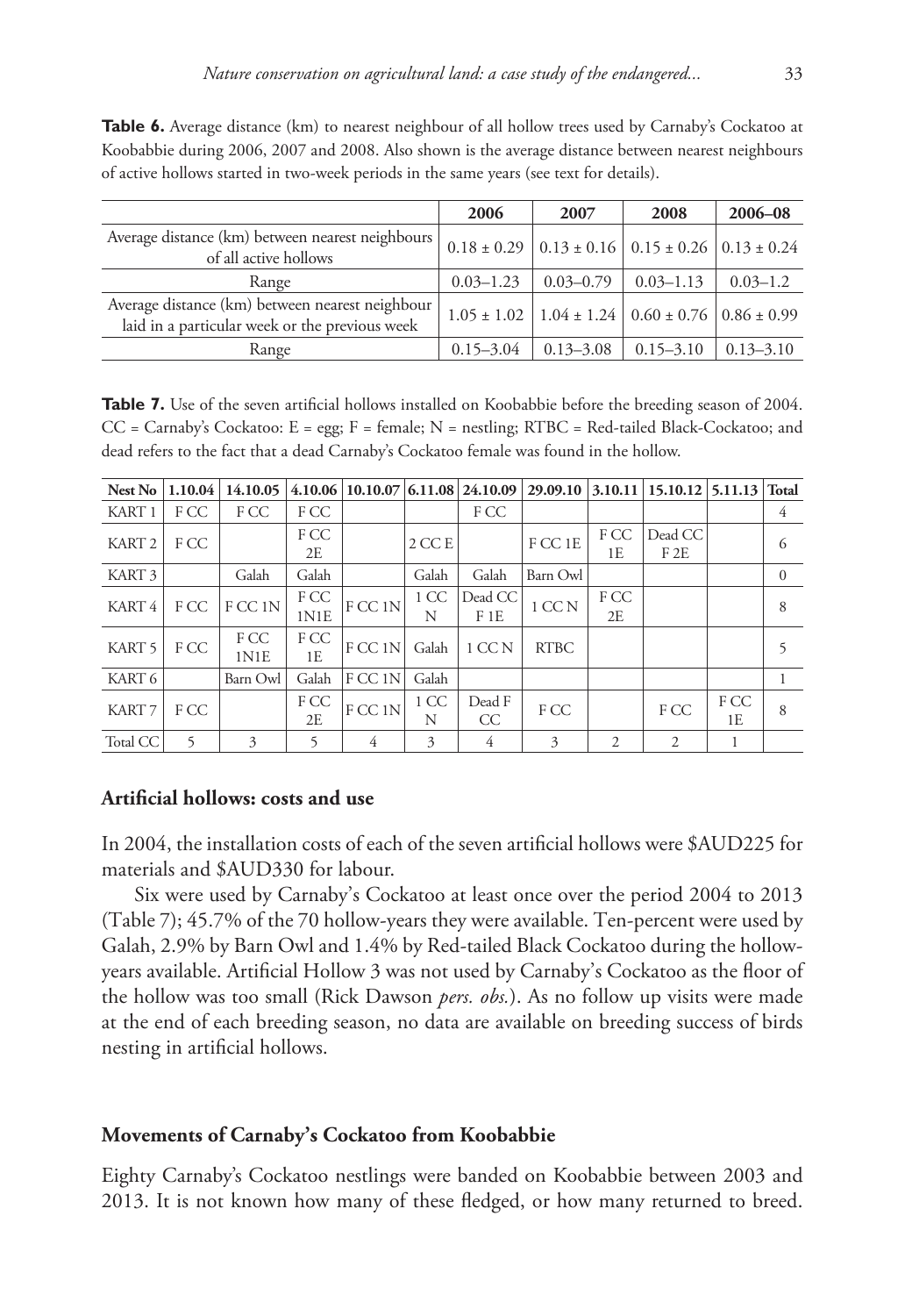Two fledglings banded at Koobabbie were recorded outside their natal area. One young male was photographed in the Coomallo Creek breeding area on 12 November 2010 (Saunders et al. 2011a). This immature male appeared to be in the company of a female, in a flock that included adults and other immature birds, 71 km west-south-west of its natal area. The second was a female photographed on 12 September 2012, in a flock of up to 400 birds on native vegetation in Beekeepers Nature Reserve, 108 km west of its natal area.

## **Control of over-abundant cockatoos and feral cats**

Of the six cockatoo species occurring on Koobabbie, Galah were the most common; then in decreasing order, Western Corella, Red-tailed Black-Cockatoo, Carnaby's Cockatoo, Major Mitchell's Cockatoo and Little Corella (Alison Doley *pers.obs.*). Galah, Western Corella, Red-tailed Black-Cockatoo and Major Mitchell's Cockatoo were resident on Koobabbie, and Little Corella a vagrant (Saunders and Doley 2013). Galah, Little Corella and Red-tailed Black-Cockatoo were not present in the district prior to clearing of native vegetation for agriculture. These are birds of the arid zone that have extended their range into southwestern Australia as a result of development of agriculture with the provision of grains, agricultural weeds and water for live-stock (Saunders et al. 1985, Saunders and Ingram 1995). Western Corella has increased in numbers on Koobabbie with the development of agriculture (Alison Doley *pers. obs.*), and is present in the district in the thousands.

During September 1995, the Doleys recorded incidents in which Western Corella usurped Carnaby's Cockatoo at five nest hollows known to be used by the latter. In one hollow three Western Corella eggs were removed from the hollow and Carnaby's Cockatoo reclaimed the hollow, and laid two eggs. Subsequently a Western Corella was seen investigating the hollow, and the Doleys found both black cockatoo eggs had holes in the side consistent with them being pecked open. Between 8 February 1997 and 22 March 2014, 11,741 Galah and 4,591 Western Corella were shot on Koobabbie in the vicinity of known black cockatoo nesting hollows.

In October 2007, a female Carnaby's Cockatoo was sitting on two eggs in a hollow in a dead Salmon Gum; this nesting attempt failed as the female was killed by a Cat. Thirty-eight Cats were shot on the property.

## **Other threats to Carnaby's cockatoo nestlings**

During the 2008 breeding season, Alison Doley found Carnaby's Cockatoo nestlings in three hollows were being adversely affected by small black ants (species unknown). This constituted 11% of the hollows known to be used by Carnaby's Cockatoo that season. Previous observations suggested that ants only invaded nest hollows in which there was a dead nestling. In Hollow 24 on 4 December 2008, the nestling was covered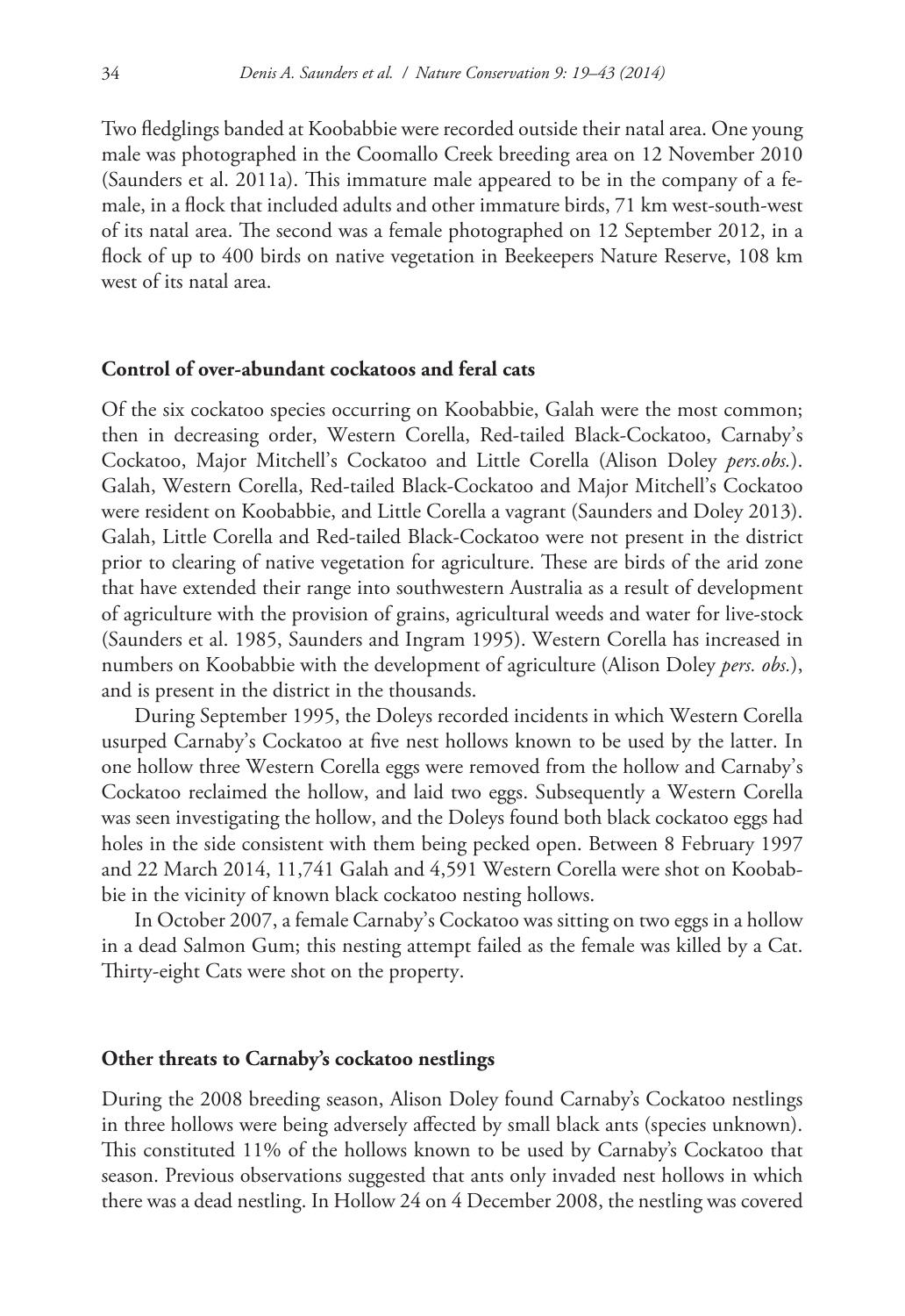in ants and showing signs of distress. The cloaca and surrounding skin were reddened and scabby. The base of the tree in which the hollow was located was sprayed with chlorpyrifos. The ants were controlled, and by 15 December the nestling had recovered. It fledged on 15 January 2009. One other nestling was found affected by ants. The surrounds of the nest hollow were sprayed, and the nestling fledged on 19 February 2009. No other cases of attack by ants on nestlings were recorded.

## **Discussion**

#### **Carnaby's Cockatoo breeding on Koobabbie**

Carnaby's Cockatoo has been a regular breeding visitor to Koobabbie for as long as Alison Doley can remember. Saunders et al. (2013) showed a significant correlation between the commencement of egg-laying and autumn rainfall for birds from Coomallo Creek and Manmanning in which the higher the autumn rainfall, the earlier egg-laying commenced. As data on dates of egg-laying at Koobabbie are limited, week of arrival has been used as an indicator of commencement of breeding. Over the period 1987 to 2012, at Koobabbie Carnaby's Cockatoo conformed to this association with autumn rainfall.

It is difficult to establish a link between the numbers of Galah and Western Corella removed from the local populations, and the steady increase in nesting attempts by Carnaby's Cockatoo. This is in part due to the fact that new nest hollows were still being located after 2005. Anecdotal evidence indicates that the program has been beneficial. For example, in the breeding season of 2007, a Carnaby's Cockatoo commenced breeding in Artificial Hollow 7, but was usurped by a pair of Western Corella. The female Western Corella was shot. The next evening a female Carnaby's Cockatoo was inspecting the hollow; subsequently the hollow was used, with a nestling later banded. Given that the numbers of Major Mitchell's Cockatoo and Redtailed Black-Cockatoo breeding at Koobabbie also increased during the same period (Alison Doley *pers. obs*.), it seems reasonable to conclude that controlling Galah and Western Corella improved the value of the site for the other three cockatoo species by limiting competition for hollows.

One salient point when considering competition for hollows is that unlike the other cockatoos, which only frequent the nest hollow during the breeding season, Galah guard their breeding hollow throughout the year (Rowley 1990). Galah also have an impact on availability of nest hollows through their destructive habit of "stropping" or chewing the bark away from the trunk of the tree below the nest hollow, in some cases "ring-barking" the tree. This can result in the premature death of the tree (Rowley 1990, Saunders and Ingram 1995: Plate 2).

The six largest artificial hollows were used by Carnaby's Cockatoo during more than half of the hollow-years they were available. Natural hollows formerly used by the cockatoos that were repaired were used soon after being repaired. The rapidity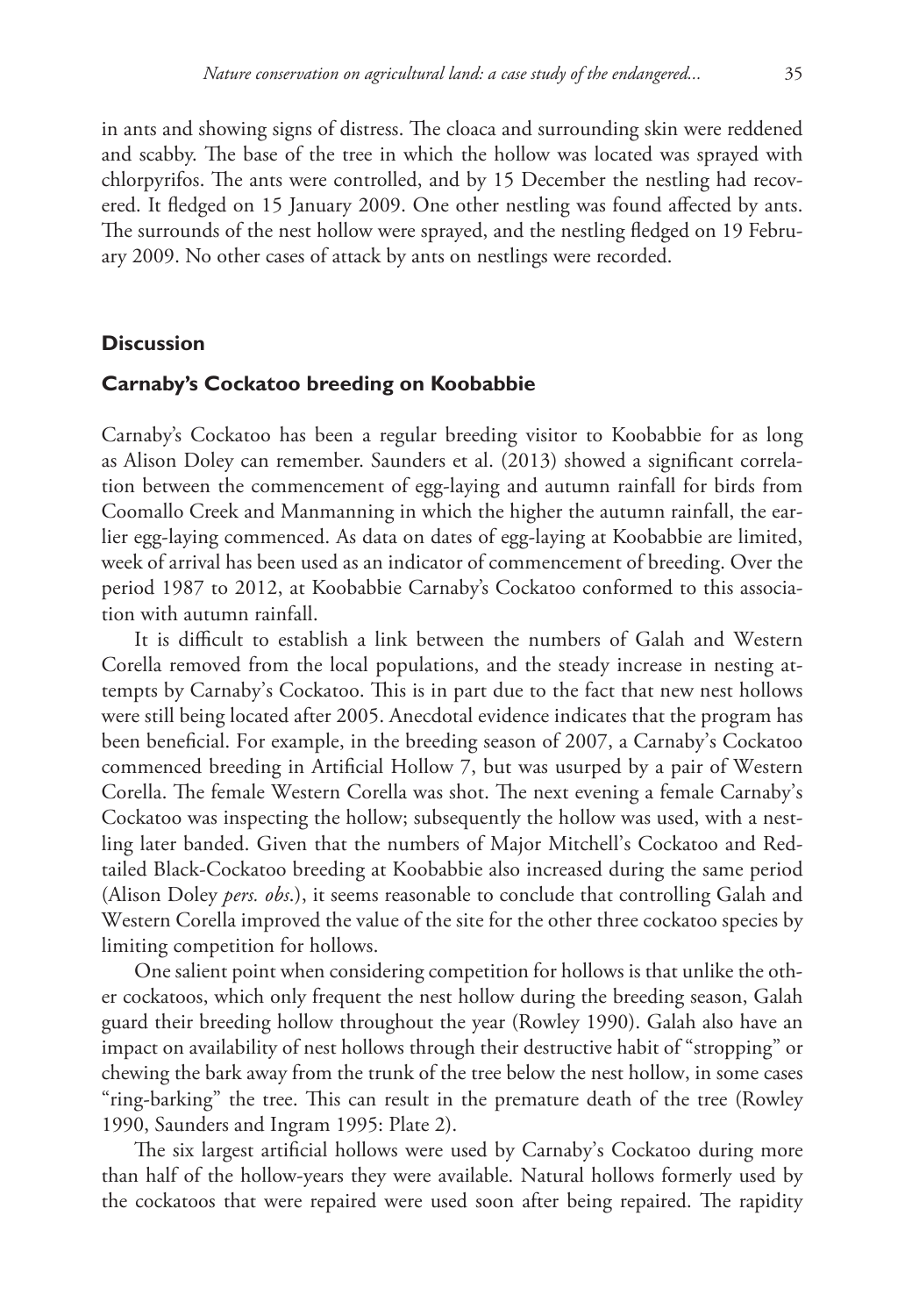with which the artificial and repaired hollows were taken up and used indicates that the provision of artificial hollows and repairs of natural hollows are useful strategies for bolstering the stock of nesting hollows.

#### **Condition of nestlings at Koobabbie**

Of 60 breeding attempts where nestlings could be measured from 2003 to 2008 (inclusive), 15.0% resulted in nestlings whose body mass were more than one standard deviation below the benchmark established from nestlings at Coomallo Creek. This is similar to the incidence of Coomallo Creek nestlings being in poor condition (11.4%), and much less than the 63.0% recorded at Manmanning. These results indicate that the Koobabbie population was producing healthy nestlings, and was not subject to the same food shortages that led to the extirpation of the population at Manmanning, and a number of other areas throughout the eastern part of the range of the species (Saunders 1986, 1990). However, nestlings raised later in the breeding season are more likely to be in poor condition. This may indicate that food is limited for the population towards the end of the breeding season. It also suggests that, if changes in autumn and winter rainfall patterns continue to occur as predicted (CSIRO 2007, Hennessey et al. 2008), a greater proportion of breeding attempts will occur later in the year, resulting in more low body-mass chicks.

# **Movements of birds from Koobabbie**

The movement records of two fledglings from Koobabbie indicate that the population moves to the coast at the end of the breeding season, and congregates with birds from other breeding populations in the northern wheatbelt (White et al. 2014). One was a four-year-old female, part of a flock of up to 400 birds in the northern sand heaths, west of Eneabba. This is an area where Saunders (1980: Figure 1) reported the Coomallo Creek breeding population and their offspring spend part of the non-breeding season. The other fledgling was a two-year-old male seen in the Coomallo Creek study area. This congregation into groups with other populations provides opportunities for pairs to form in which fledglings from Koobabbie may be mated with fledglings from elsewhere, thus avoiding inbreeding (White et al. 2014). With information on only two fledglings, no light is shed on which sex of fledgling is the one that maintains fidelity to their natal area.

#### **What caused the mass deaths of breeding birds in 2009 and 2012?**

Plausible causes of the 2009 deaths include toxicity, infectious disease, or an adverse weather event. Saunders et al. (2011b) ruled out adverse weather as a likely cause because the population at Coomallo Creek was exposed to the same climatic conditions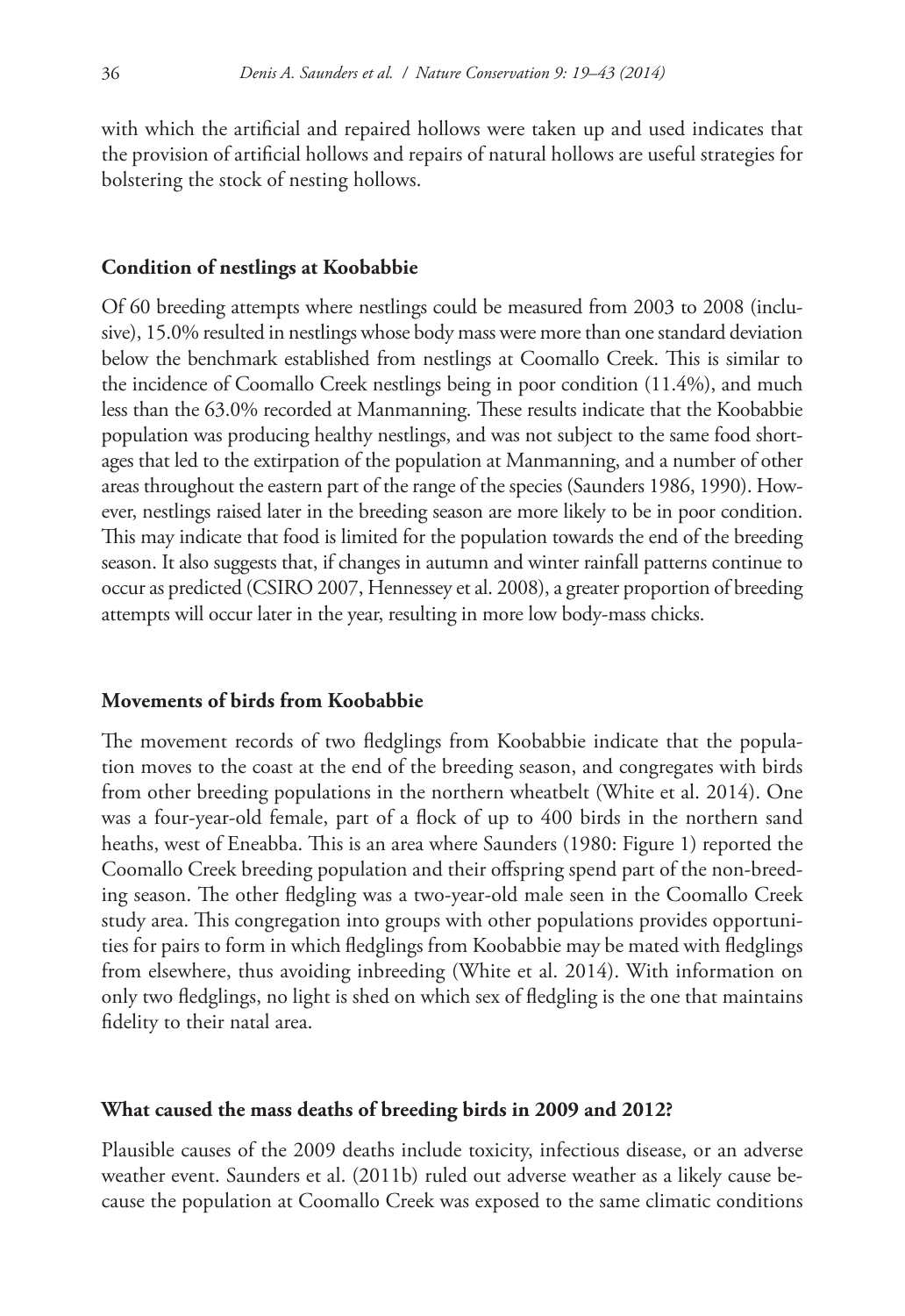as the Koobabbie birds and suffered no such mass deaths. Agricultural practices relating to treatment of Canola to prevent insect damage was suggested as a cause. There were no reports of deaths of other species of parrot in the area [including Western and Little Corella, Galah, Major Mitchell's Cockatoo, Red-tailed Black-Cockatoo, Cockatiel (*Nymphicus hollandicus*) and Australian Ringneck (*Barnardius zonarius*)], several of which feed on Canola (Jackson 2009). This may indicate differences in exposure to risk factors due to differing diets, foraging habits or other behaviours.

The reason for the deaths occurring at Koobabbie and not at other similar breeding sites, such as Coomallo Creek, remains unknown, as similar food sources and agricultural practices are present in each area. However, there could be differences in relation to specific methods of agricultural practice, or environmental factors at Koobabbie or adjacent farms that increase the chances of exposure for the birds. What is important is that these data were recorded and shared for future reference (Cox-Witton et al. 2014).

## **Conservation implications**

Koobabbie is the only Western Australian IBA on a private property on which longterm research is encouraged by the owners. This research is important for several reasons. The first relates to Alison and John Doley's approach to conservation. For over 25 years they have kept records of the avifauna of the property, and made the data freely available for others to use (Saunders and Doley 2013). They have conducted fauna and flora surveys of the property, and designated areas of the property for the conservation of the biota, particularly endangered species of plants and animals (Doley 2003). The second is that the Doleys have shown that encouraging and engaging with collaborators from government and non-government conservation agencies, together with those from tertiary institutions, as well as private citizens in the study of Carnaby's Cockatoo over a ten-year period has yielded important results that have application for conservation management, particularly on private property.

Until 2009, the population of Carnaby's Cockatoo on Koobabbie was regarded as one of the most important in the northern wheatbelt. There were at least 27 pairs breeding on the property, and active research and management was carried out. As a result, Koobabbie was known colloquially as "Cockatoo Club Med." However, without this long-term study involving many individuals and organisations, the impact of the 2009 and 2012 mass deaths may have gone unreported. These catastrophic events reduced the breeding population by approximately 80%, and illustrate the impact of stochastic events. The danger is that with such small numbers now breeding on Koobabbie, other factors may come into play and lead to the extirpation of Carnaby's Cockatoo on the property, as has happened in other areas of the range of the species (Saunders 1990).

Knowing that large hollow-bearing trees are being lost on Koobabbie, and replacement stock takes a century or more to provide a hollow for Carnaby's Cockatoo (Mawson and Long 1994), artificial hollows were erected and maintained, and derelict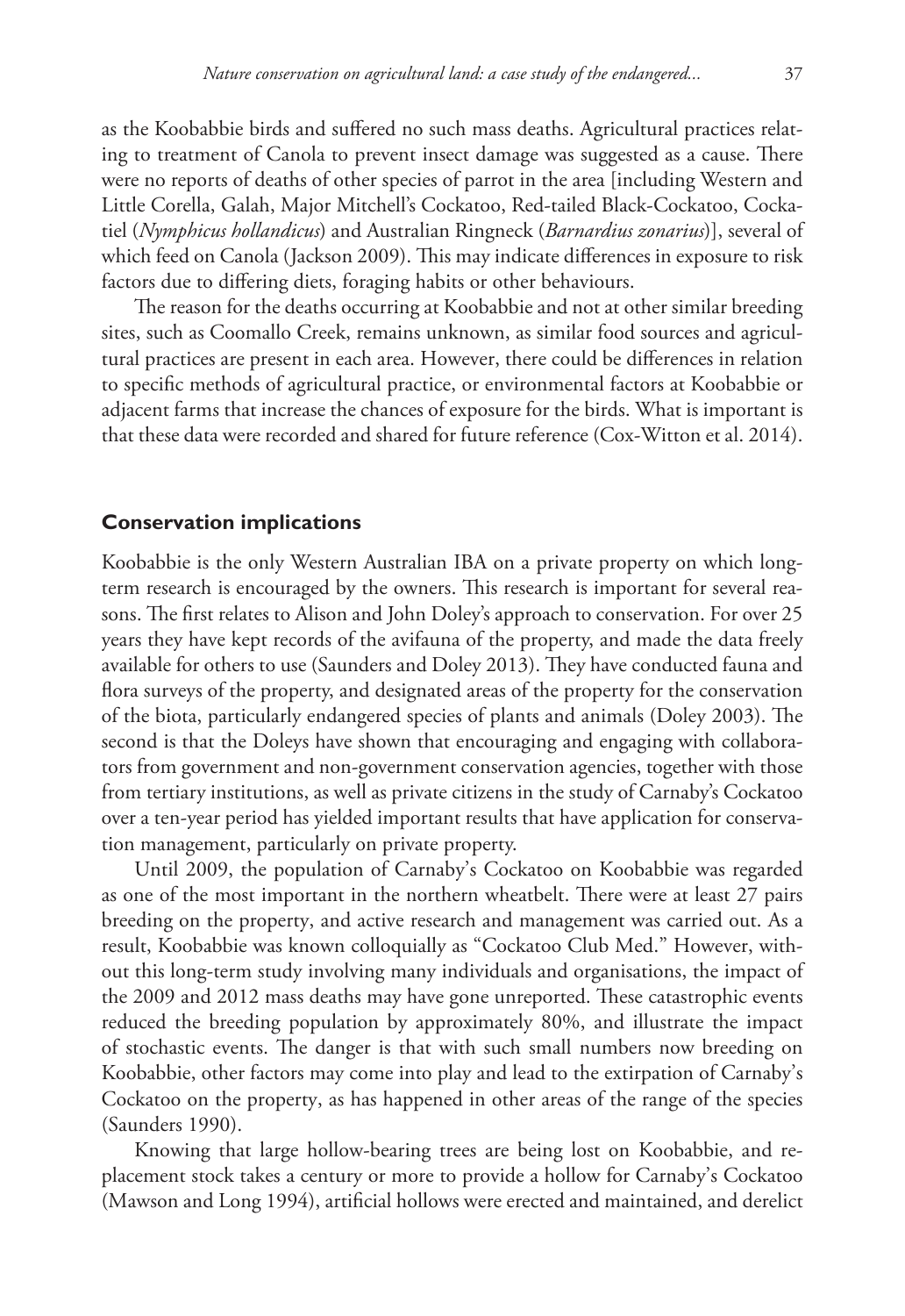hollows formerly used by Carnaby's Cockatoo repaired. Both strategies were successful in increasing availability of hollows and were used. These are essential management actions, and should be continued as long as required. However, unless there is a major planting of Salmon Gum to replace the losses of existing trees over the long-term, the woodland will continue to degrade and there will be few large hollow-bearing trees in future (Saunders et al. 2003, 2014a). This illustrates the need to plan for the long-term future, as any revegetation now will only result in useable hollows well into the next century. In undertaking revegetation it is important to consider the potential impacts of climate change. Under changed climatic conditions it may be necessary to revegetate with Salmon Gum from the more arid parts of their distribution, as they are likely to contain arid-adapted genes (Steane et al. 2014), and may be more likely to survive than plants of local provenance (Breed et al. 2013).

As a result of changes in land use in the southwest of WA, conditions have favoured some species, which have increased in range and/or abundance, including Galah and Western Corella (Saunders et al. 1985, Saunders and Ingram 1995, Barrett et al. 2003). Galah and Little Corella have colonised Kangaroo Island, where they compete with Glossy Black-Cockatoo (*Calyptorhynchus lathami*) for nest hollows (Garnett et al. 1999). Garnett et al. (1999) noted that "management to check the growth of both Galah and Little Corella populations is therefore desirable in Glossy Black Cockatoo breeding areas." Between 1998 and 2004, 486 Little Corella were shot (Mooney and Pedler 2005); a rate of 81 birds/year. They regarded this culling as successful because the Little Corella population increased in some areas, and no nestling Glossy Black-Cockatoo deaths were recorded. However, Harris et al. (2012) conducted a population viability analysis of the Glossy Black-Cockatoo (GBC) population on Kangaroo Island, and noted that the "reduction in corella management indicates this culling was almost negligible because of the resilient GBC population." They ran their model on the basis of two Glossy Black-Cockatoos being lost each year to Little Corella, and recommended that culling could be stopped in some areas to conserve management resources. No information was provided on Galah control, if it took place. At Koobabbie, the rate of culling of Galah and Western Corella was 1256 birds/year; a rate 15.5 times that of the rate on Kangaroo Island, indicating a much higher density of nest competitors. We believe that culling is a management action that should be carried out in areas where there is competition for tree hollows between over-abundant cockatoos and endangered species.

It is ironic that Koobabbie has been also designated as an IBA for Western Corella, when it has been subject to control on the property. Western Corella is common through much of the northern wheatbelt with flocks of up to 3,000 seen at Dalwallinu (60 km south-east of Koobabbie), Dongara (143 km north-west), Geraldton (197 km north-west), and Morawa (80 km north) [\(http://www.dec.wa.gov.au/pdf/plants\\_](http://www.dec.wa.gov.au/pdf/plants_animals/living_with_wildlife/1905_butlers_corella.pdf) [animals/living\\_with\\_wildlife/1905\\_butlers\\_corella.pdf](http://www.dec.wa.gov.au/pdf/plants_animals/living_with_wildlife/1905_butlers_corella.pdf) accessed 21 April 2014). Alison Doley is aware that some management for agricultural production favours Western Corella and Galah. Unlike properties surrounding Koobabbie, Koobabbie continues to maintain sheep with 2,400 breeding ewes. For many years, during the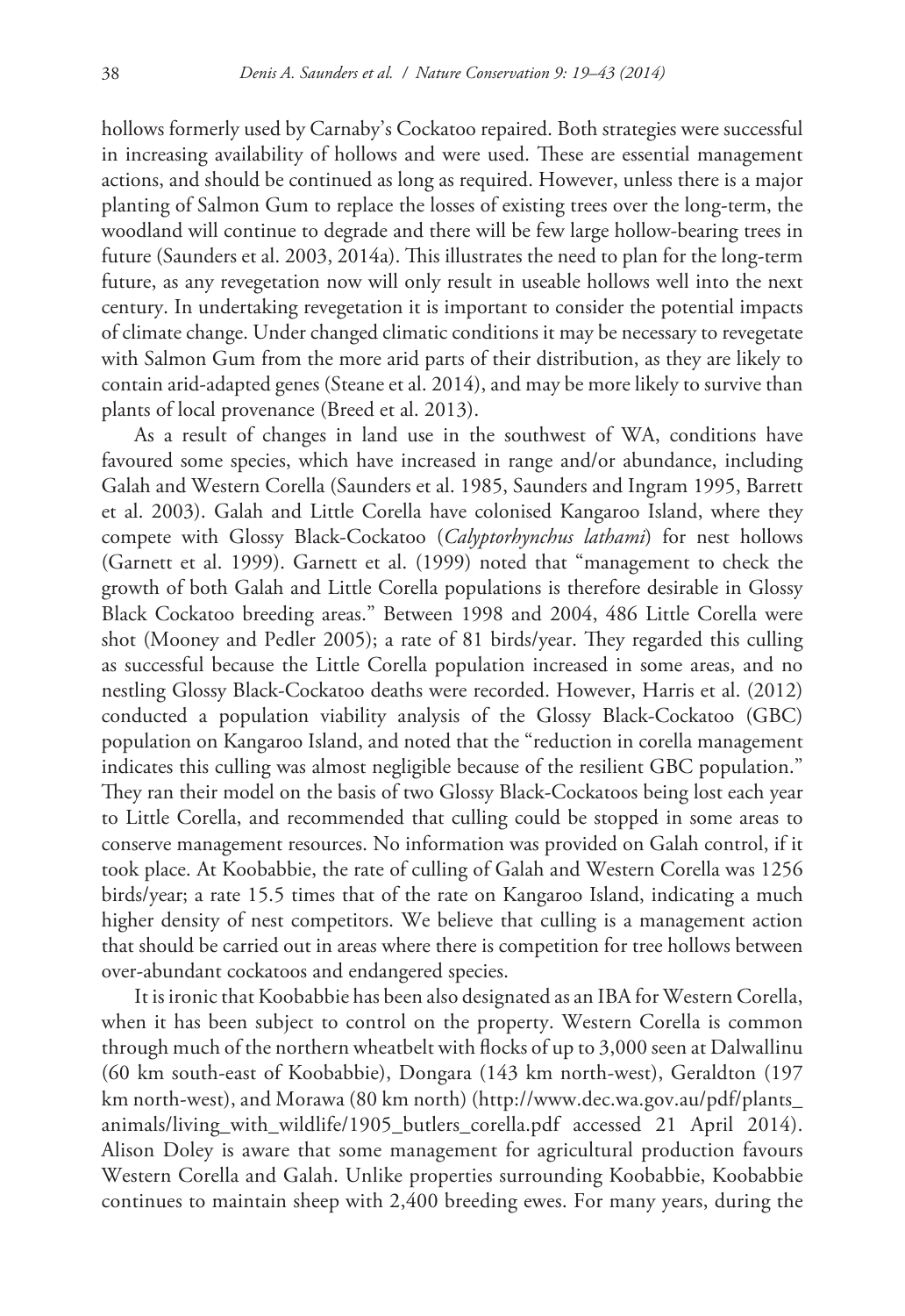Austral autumn, sheep were fed oats which were spread along the ground in a trail. A few years ago, lupins were grown in the area and added to the trail-feed. Sheep prefer lupins to oats, and consumed lupins first, leaving most of the oats to Western Corella and Galah, which do not feed on lupins. About four years ago, the Doleys ceased supplying oats in the trail-feed. In 2013, 12 lick-feeders were purchased, and in future sheep will be fed oats and lupins from these, reducing the quantity of oats available to cockatoos. Although oats are grown on the property, sheep eat much of the grain left in the stubble after harvest. However, as neighbouring properties do not stock sheep, Western Corella and Galah have wheat available in stubble paddocks in autumn.

Saunders et al. (2014b) suggested that Carnaby's Cockatoo's adaptation of Canola as a food source may have been beneficial to some breeding populations throughout its range. However, the mass deaths at Koobabbie in 2009 and 2012 indicate that further investigation is warranted to determine if there are any agricultural chemicals which may be adversely affecting populations dependent on Canola. Further, there is a lack of understanding about the nutritional benefit of Canola for Carnaby's Cockatoo, as well as the amount of native food sources in addition to introduced plant species, that are required to provide balanced nutrition for breeding birds.

If Canola as a feed source is beneficial to Carnaby's Cockatoo, it should not be used to justify the continued clearing of native proteaceous vegetation. This can now occur under the WA native vegetation clearing regulations, which allow isolated trees and up to 5 ha/year to be cleared without the need for a licence to clear (Environmental Protection Authority 2004). The cumulative impact of the current level of clearing on farms, as well as on road and railway reserves during maintenance activities, continues to reduce the availability of native food, and increases the dependence on agricultural crops such as Canola and other exotic vegetation such as Pines (*Pinus* spp.). Any potential for an increased level of clearing would only exacerbate matters.

At present there is no quantitative estimate of the extent of private property providing breeding and feeding habitat for the species. It is also important that the extent of suitable habitat is established, and incentives developed to encourage more farmers to emulate the example of the Doleys in making nature conservation an objective of their management, and monitoring the outcomes of that management.

## **Acknowledgements**

We acknowledge the following for assistance: Tom Kemp and Bob Veletta who assisted with the monitoring of breeding Carnaby's Cockatoo and repairs of derelict nest hollows from 2003–2013; John Koch for monitoring in 2013; Neil Johns and members of the Sporting Shooters Association of Australia – Western Australia (Inc) who have controlled over-abundant Western Corella and Galah on Koobabbie under licences TF 006233, TF006010, TF005833, TF005677, TF005017, TF004366, TF003762, TF003258, TF002812, TF002680, TF002813 and TF002681 to take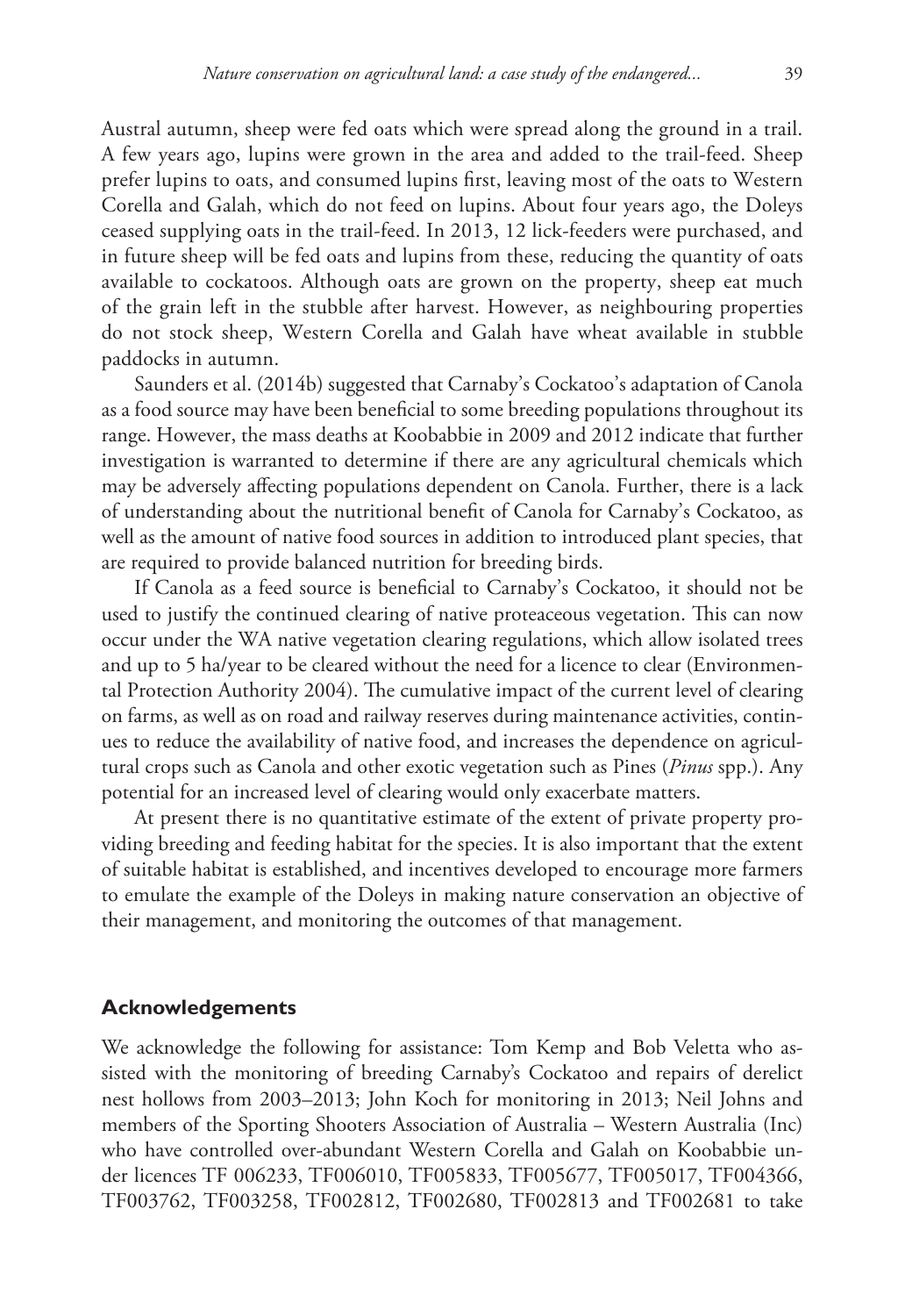fauna for educational or public purposes; Wally Kerkoff who made the artificial hollows; staff at Perth Zoo for fieldwork and some processing of tissue samples; Dejan Stojanovic, Conservation Officer for the Birds Australia Carnaby's Black Cockatoo Recovery Project for monitoring; and Dave Pongracz of WA Department of Parks and Wildlife for preparing Figure 1. Men of the Trees and WWF-Australia provided funds for construction of the artificial hollows. Field work was conducted under Western Australian Department of Environment and Conservation scientific purposes licences SC000357, SC000920, SC001230, Australian Bird and Bat Banding Authority 1862 and Animal Ethics Committee approvals DEC AEC 11/2005, 32/2008 and 30/2011 held by Peter Mawson. Earlier versions of the manuscript were critically reviewed by Dr Ken Atkins, Dr Stephen Davies, Dr Klaus Henle, Dr Martine Maron and Professor Harry Recher. To all of these individuals and organisations we are grateful.

# **References**

- Barrett G, Silcocks A, Barry S et al. (2003) The New Atlas of Australian Birds. Royal Australasian Ornithologists Union, Melbourne, 1–824.
- Breed MF, Stead MG, Ottewell KM et al. (2013) Which provenance and where? Seed sourcing strategies for revegetation in a changing environment. Conservation Genetics 14: 1–10. [doi: 10.1007/s10592-012-0425-z](http://dx.doi.org/10.1007/s10592-012-0425-z)
- Cale B (2003) Carnaby's Black-Cockatoo (*Calyptorhynchus latirostris*) Recovery Plan 2002–2012. Western Australian Department of Conservation and Land Management, Wannaroo, Western Australia, 1–29.
- Christidis L, Boles WE (1994) The taxonomy and species of birds of Australia and its territories. Monograph 2. Royal Australasian Ornithologists Union, Hawthorn East, Victoria, 1–29.
- Cox-Witton K, Reiss A, Woods R et al. (2014) Emerging Infectious Diseases in Free-Ranging Wildlife–Australian Zoo Based Wildlife Hospitals Contribute to National Surveillance. PLoS ONE 9(5): e95127. [doi: 10.1371/journal.pone.0095127](http://dx.doi.org/10.1371/journal.pone.0095127)
- CSIRO (2007) Climate Change in Australia. Technical Report 2007. CSIRO and Bureau of Meteorology.
- Department of Environment and Conservation (2012) Carnaby's Cockatoo (*Calyptorhynchus latirostris*) Recovery Plan. Western Australian Wildlife Management Program No. 52. Department of Environment and Conservation, Perth, Western Australia, 1–56.
- Doley A (1995) Networks needed by individual farmers: a personal perspective from the Northern Wheatbelt of Western Australia. In: Saunders DA, Craig JL, Mattiske EM (Eds) Nature Conservation 4: the Role of Networks. Surrey Beatty & Sons, Chipping Norton, New South Wales, 241–250.
- Doley A (2003) "Koobabbie": ecological and economic sustainability. Pacific Conservation Biology 9: 42–48.
- Environmental Protection Authority (2004) Environmental Protection (Clearing of Native Vegetation) Regulations 2004. Amendments published 4 December 2013. [http://www.slp.](http://www.slp.wa.gov.au/%C2%ADlegislation/statutes.nsf/main_mrtitle_1384_homepage.html) [wa.gov.au/legislation/statutes.nsf/main\\_mrtitle\\_1384\\_homepage.html](http://www.slp.wa.gov.au/%C2%ADlegislation/statutes.nsf/main_mrtitle_1384_homepage.html) [accessed 28 July 2014]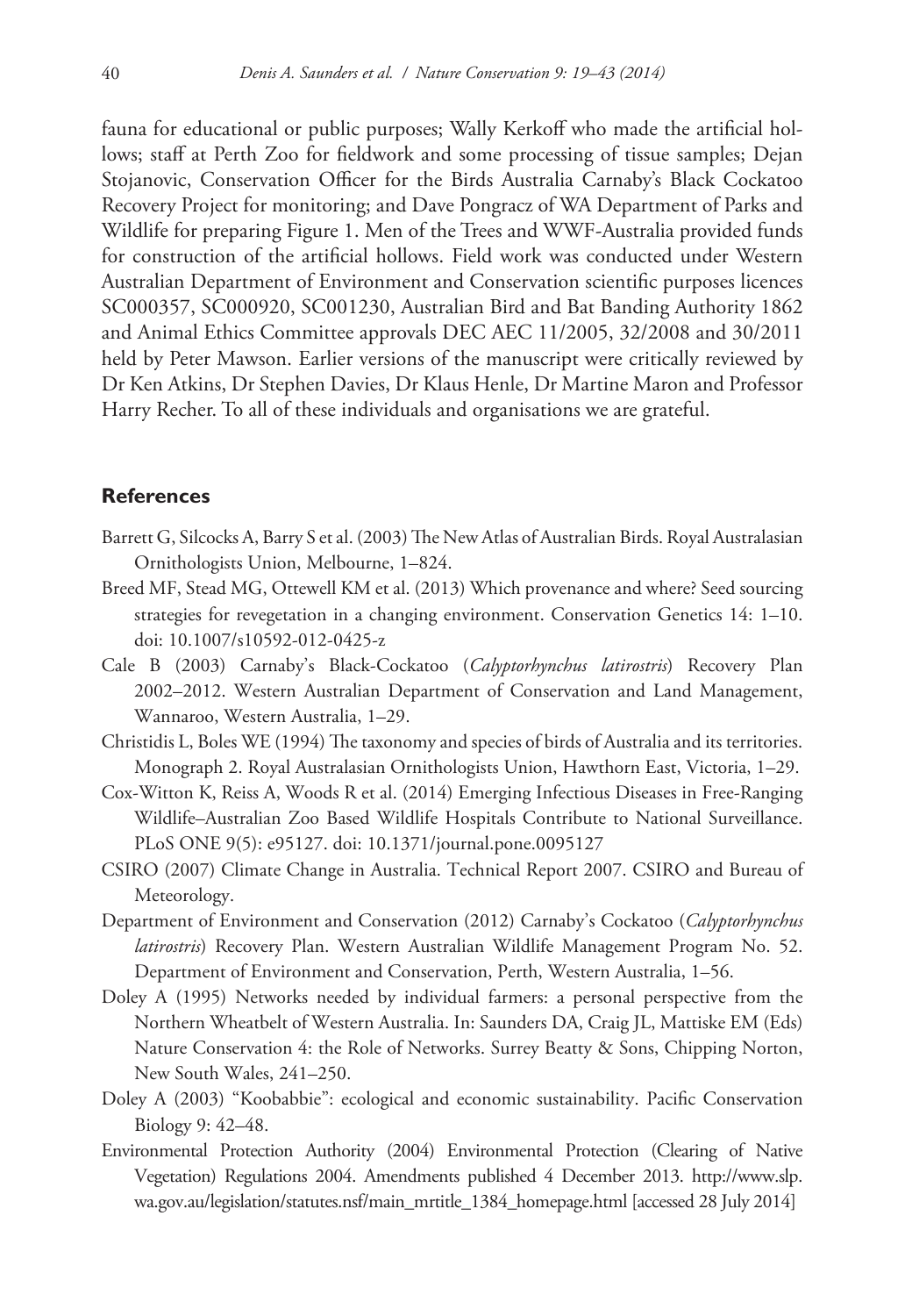- Garnett ST, Pedler LP, Crowley GM (1999) The breeding biology of the Glossy Black-Cockatoo *Calyptorhynchus lathami* on Kangaroo Island, South Australia. Emu 99: 262–279 [doi:](http://dx.doi.org/10.1071/MU99032) [10.1071/MU99032](http://dx.doi.org/10.1071/MU99032)
- Gibbons P, Lindenmayer D (2002) Tree hollows and wildlife conservation in Australia. CSIRO Publishing, Melbourne, Victoria, 1–211.
- Goldingay RL (2009) Characteristics of tree hollows used by Australian birds and bats. Wildlife Research 36: 394–409. [doi: 10.1071/WR08172](http://dx.doi.org/10.1071/WR08172)
- Goldingay RL (2011) Characteristics of tree hollows used by Australian aboreal and scansorial mammals. Australian Journal of Zoology 59: 277–294. [doi: 10.1071/ZO11081](http://dx.doi.org/10.1071/ZO11081)
- Griffiths R, Double MC, Orr K, Dawson RJG (1998) A DNA test to sex most birds. Molecular Ecology 7: 1071–1075. [doi: 10.1046/j.1365-294x.1998.00389.x](http://dx.doi.org/10.1046/j.1365-294x.1998.00389.x)
- Harris JBC, Fordham DA, Mooney PA et al. (2012) Managing the long-term persistence of a rare cockatoo under climate change. Journal of Applied Ecology 49: 785–794. [doi:](http://dx.doi.org/10.1111/j.1365-2664.2012.02163.x) [10.1111/j.1365-2664.2012.02163.x](http://dx.doi.org/10.1111/j.1365-2664.2012.02163.x)
- Hennessy K, Fawcett R, Kirono D et al. (2008) An Assessment of the Impact of Climate Change on the Nature and Frequency of Exceptional Climatic Events. Commonwealth of Australia, Barton, Australian Capital Territory. [http://www.daff.gov.au/\\_\\_data/assets/](http://www.daff.gov.au/__data/assets/pdf_file/0007/721285/csiro-bom-reportfuture-droughts.pdf) [pdf\\_file/0007/721285/csiro-bom-reportfuture-droughts.pdf](http://www.daff.gov.au/__data/assets/pdf_file/0007/721285/csiro-bom-reportfuture-droughts.pdf) [accessed 4 July 2011]
- IUCN (2014) The IUCN Red List of Threatened Species. Version 2014.2. [http://www.](http://www.iucnredlist.org) [iucnredlist.org](http://www.iucnredlist.org) [accessed 28 July 2014]
- Jackson C (2009) Assessing and quantifying canola crop damage by Carnaby's Black-Cockatoo *Calyptorhynchus latirostris* in the south-west of Western Australia. M.Sc. thesis, University of Sydney, New South Wales.
- Mawson PR, Long JL (1994) Size and age parameters of nest trees used by four species of parrot and one species of cockatoo in South-west Australia. Emu 94: 149–155. [doi: 10.1071/](http://dx.doi.org/10.1071/MU9940149) [MU9940149](http://dx.doi.org/10.1071/MU9940149)
- McNeely JA, Gadgil M, Leveque C et al. (1995) Human influences on biodiversity. In: Heywood VH, Watson RT (Eds) Global Biodiversity Assessment. Cambridge University Press, Cambridge, 711–821.
- Mooney PA, Pedler LP (2005) Recovery Plan for the South Australian subspecies of the Glossy Black-Cockatoo (*Calyptorhynchus lathami halmaturinus*): 2005-2010. Department of Environment South Australia.
- Newton I (1994) The role of nest sites in limiting the numbers of hole-nesting birds: a review. Biological Conservation 70: 265–276. [doi: 10.1016/0006-3207\(94\)90172-4](http://dx.doi.org/10.1016/0006-3207(94)90172-4)
- Rowley I (1990) Behavioural ecology of the galah *Eolophus roseicapillus* in the wheatbelt of Western Australia. Surrey Beatty & Sons in association with the Commonwealth Scientific and Industrial Organisation, Division of Wildlife and Ecology and the Royal Australasian Ornithologists Union, Chipping Norton, New South Wales, 1–188.
- Saunders DA (1974) Subspeciation in the White-tailed Black Cockatoo, *Calyptorhynchus baudinii*, in Western Australia. Australian Wildlife Research 1: 55–69. [doi: 10.1071/WR9740055](http://dx.doi.org/10.1071/WR9740055)
- Saunders DA (1979) The biology of the short-billed form to the White-tailed Black Cockatoo, *Calyptorhynchus funereus latirostris* Carnaby. Ph. D. Thesis, University of Western Australia, Crawley, Western Australia.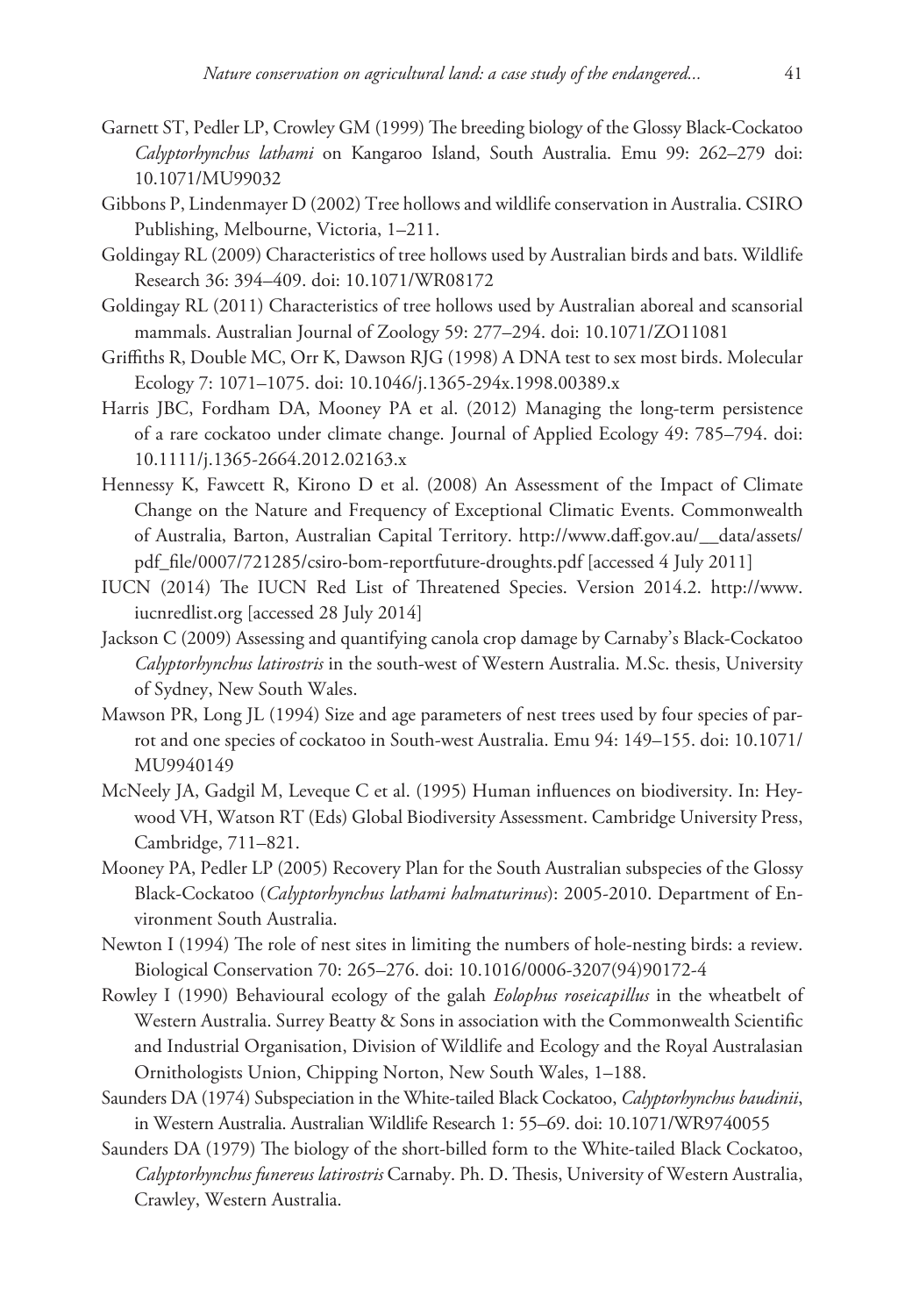- Saunders DA (1980) Food and movements of the short-billed form of the White-tailed Black Cockatoo. Australian Wildlife Research 7: 257–269. [doi: 10.1071/WR9800257](http://dx.doi.org/10.1071/WR9800257)
- Saunders DA (1982) The breeding behaviour and biology of the short-billed form of the Whitetailed Black Cockatoo *Calyptorhynchus funereus*. Ibis 124: 422–455. [doi: 10.1111/j.1474-](http://dx.doi.org/10.1111/j.1474-919X.1982.tb03790.x) [919X.1982.tb03790.x](http://dx.doi.org/10.1111/j.1474-919X.1982.tb03790.x)
- Saunders DA (1986) Breeding season, nesting success and nestling growth in the Carnaby's cockatoo *Calyptorhynchus funereus latirostris* over 16 years at Coomallo Creek and a method for assessing the viability of populations in other areas. Australian Wildlife Research 13: 261–73. [doi: 10.1071/WR9860261](http://dx.doi.org/10.1071/WR9860261)
- Saunders DA (1990) Problems of survival in an extensively cultivated landscape: the case of Carnaby's Cockatoo *Calyptorhynchus funereus latirostris*. Biological Conservation 54: 111–124. [doi: 10.1016/0006-3207\(90\)90057-V](http://dx.doi.org/10.1016/0006-3207(90)90057-V)
- Saunders DA (2006) Cats and cockatoo chicks. In: Olsen P, Silcocks A, Weston M (Eds) The State of Australia's Birds 2006: Invasive Species. Birds Australia, Hawthorn East, Victoria, 13.
- Saunders DA, Doley A (2013) The birds of "Koobabbie" in the northern wheatbelt of Western Australia (1987–2011) and the contribution of the farm to conservation of the region's avifauna. Pacific Conservation Biology 19: 204–232.
- Saunders DA, Hobbs RJ, Margules CR (1991) Biological consequences of ecosystem fragmentation: a review. Conservation Biology 5: 18–32. [doi: 10.1111/j.1523-1739.1991.](http://dx.doi.org/10.1111/j.1523-1739.1991.tb00384.x) [tb00384.x](http://dx.doi.org/10.1111/j.1523-1739.1991.tb00384.x)
- Saunders DA, Ingram JA (1987) Factors affecting survival of breeding populations of Carnaby's Cockatoo *Calyptorhynchus funereus latirostris* in remnants of native vegetation. In: Saunders DA, Arnold GW, Burbidge AA, Hopkins AJM (Eds) Nature Conservation: the Role of Remnants of Native Vegetation. Surrey Beatty & Sons, Chipping Norton, New South Wales, 249–258.
- Saunders DA, Ingram JA (1995) Birds of Southwestern Australia. An Atlas of Changes in Distribution and Abundance of the Wheatbelt Avifauna. Surrey Beatty & Sons, Chipping Norton, New South Wales, 1–296.
- Saunders DA, Ingram JA (1998) Twenty-eight years of monitoring a breeding population of Carnaby's Cockatoo. Pacific Conservation Biology 4: 261–270.
- Saunders DA, Dawson R, Mawson P (2011a) Photographic identification of banded Carnaby's Black Cockatoos. Corella 35: 52–54.
- Saunders DA, Mawson P, Dawson R (2011b) The impact of two extreme weather events and other causes of death on Carnaby's Black Cockatoo: a promise of things to come for a threatened species? Pacific Conservation Biology 17: 141–148.
- Saunders DA, Mawson PR, Dawson R (2014a) Use of tree hollows by Carnaby's Cockatoo and the fate of large hollow-bearing trees at Coomallo Creek, Western Australia 1969–2013. Biological Conservation 117: 185–193. [doi: 10.1016/j.biocon.2014.07.002](http://dx.doi.org/10.1016/j.biocon.2014.07.002)
- Saunders DA, Mawson PR, Dawson R (2014b) One fledgling or two in Carnaby's Cockatoo (*Calyptorhynchus latirostris*) – a strategy for survival or legacy from a bygone era? Conservation Physiology 2. [doi: 10.1093/conphys/cou001](http://dx.doi.org/10.1093/conphys/cou001)
- Saunders DA, Smith GT, Ingram JA, Forrester RI (2003) Changes in a remnant of salmon gum *Eucalyptus salmonophloia* and York gum *E. loxophleba* woodland, 1978 to 1997.